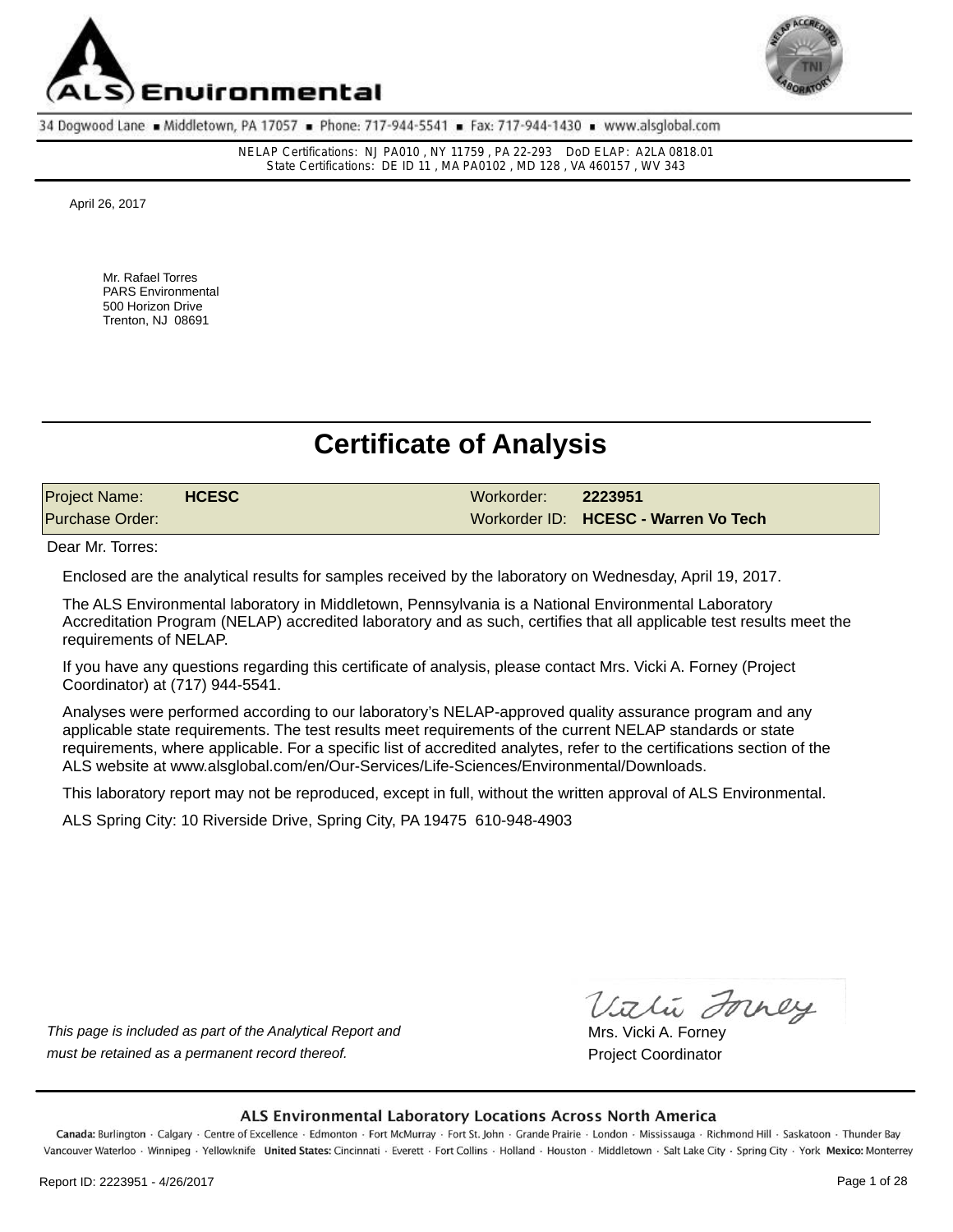



NELAP Certifications: NJ PA010 , NY 11759 , PA 22-293 DoD ELAP: A2LA 0818.01 State Certifications: DE ID 11 , MA PA0102 , MD 128 , VA 460157 , WV 343

### **SAMPLE SUMMARY**

Workorder: 2223951 HCESC - Warren Vo Tech

| Lab ID     | Sample ID              | Matrix                | Date Collected | Date Received   | Collected By        |
|------------|------------------------|-----------------------|----------------|-----------------|---------------------|
| 2223951001 | <b>WCT-FIELD BLANK</b> | <b>Drinking Water</b> |                | 4/19/2017 20:00 | Collected by Client |
| 2223951002 | WCT-01-H GYM-DW-P      | <b>Drinking Water</b> |                | 4/19/2017 20:00 | Collected by Client |
| 2223951003 | WCT-01-H 250-DW-P      | <b>Drinking Water</b> |                | 4/19/2017 20:00 | Collected by Client |
| 2223951004 | WCT-01-H 248-DW-P      | <b>Drinking Water</b> |                | 4/19/2017 20:00 | Collected by Client |
| 2223951005 | WCT-01-H 121-DW-P      | <b>Drinking Water</b> |                | 4/19/2017 20:00 | Collected by Client |
| 2223951006 | WCT-01-H 130-DW-P      | <b>Drinking Water</b> |                | 4/19/2017 20:00 | Collected by Client |
| 2223951007 | WCT-01-CAFE-WC1-P      | <b>Drinking Water</b> |                | 4/19/2017 20:00 | Collected by Client |
| 2223951008 | WCT-01-CAFE-WC2-P      | Drinking Water        |                | 4/19/2017 20:00 | Collected by Client |
| 2223951009 | WCT-01-SERVING-FP-P    | <b>Drinking Water</b> |                | 4/19/2017 20:00 | Collected by Client |
| 2223951010 | WCT-01-KIT-FP2-P       | <b>Drinking Water</b> |                | 4/19/2017 20:00 | Collected by Client |
| 2223951011 | WCT-01-KIT-KT-P        | <b>Drinking Water</b> |                | 4/19/2017 20:00 | Collected by Client |
| 2223951012 | WCT-01-KIT-IM1-P       | <b>Drinking Water</b> |                | 4/19/2017 20:00 | Collected by Client |
| 2223951013 | WCT-01-KIT-IM2-P       | <b>Drinking Water</b> |                | 4/19/2017 20:00 | Collected by Client |
| 2223951014 | WCT-01-KIT-FP3-P       | <b>Drinking Water</b> |                | 4/19/2017 20:00 | Collected by Client |
| 2223951015 | WCT-01-KIT CAFE-FP1-P  | <b>Drinking Water</b> |                | 4/19/2017 20:00 | Collected by Client |
| 2223951016 | WCT-01-H MO-DW-P       | <b>Drinking Water</b> |                | 4/19/2017 20:00 | Collected by Client |
| 2223951017 | WCT-01-NURSE-NS-P      | <b>Drinking Water</b> |                | 4/19/2017 20:00 | Collected by Client |
| 2223951018 | WCT-01-H 136A-DW-P     | <b>Drinking Water</b> |                | 4/19/2017 20:00 | Collected by Client |
| 2223951019 | WCT-01-136A-CF-P       | <b>Drinking Water</b> |                | 4/19/2017 20:00 | Collected by Client |
| 2223951020 | WCT-01-H 374-WC-P      | Drinking Water        |                | 4/19/2017 20:00 | Collected by Client |
| 2223951021 | WCT-01-H 379-WC-P      | <b>Drinking Water</b> |                | 4/19/2017 20:00 | Collected by Client |
| 2223951022 | WCT-01-387-WC-P        | <b>Drinking Water</b> |                | 4/19/2017 20:00 | Collected by Client |
|            |                        |                       |                |                 |                     |

#### ALS Environmental Laboratory Locations Across North America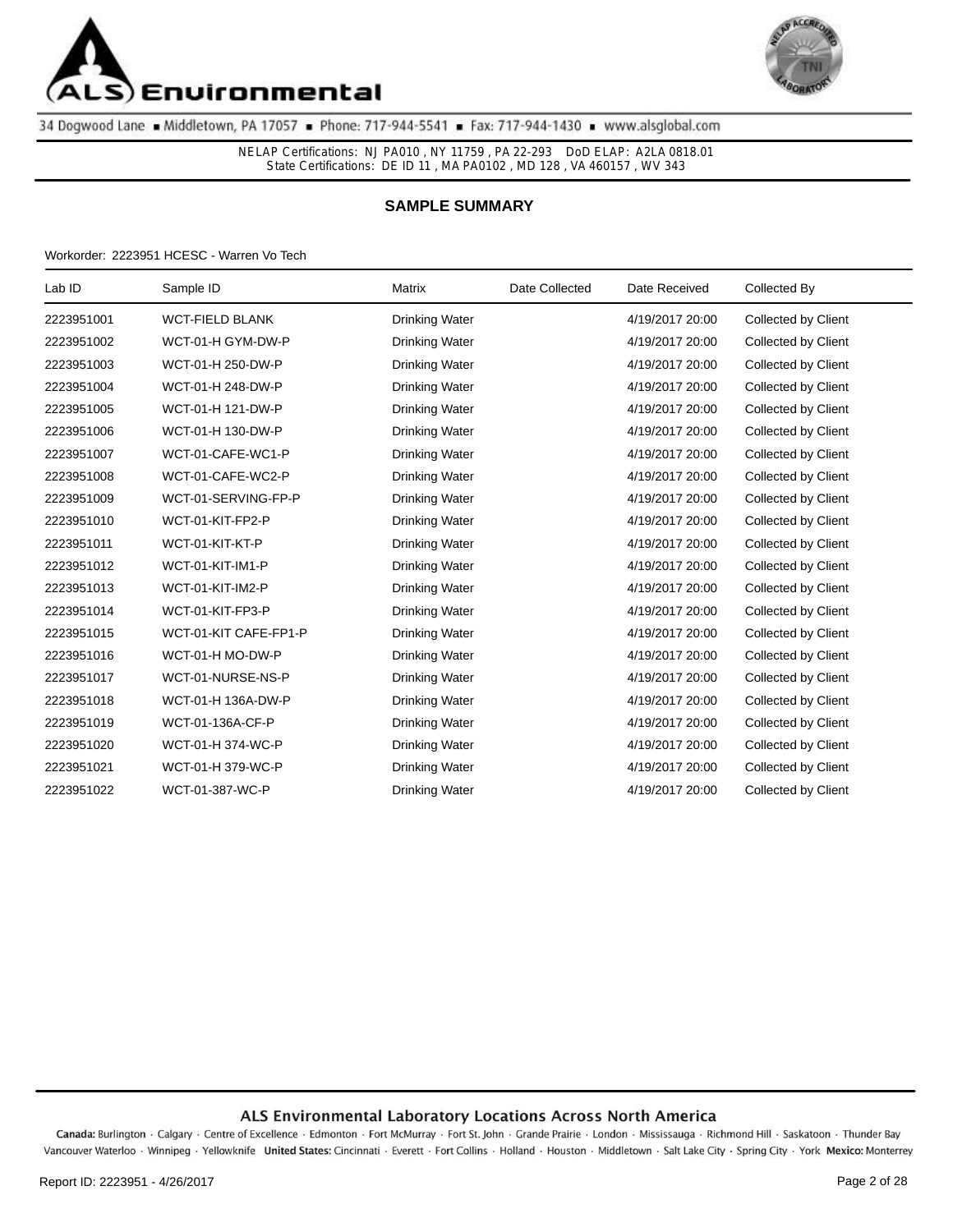



NELAP Certifications: NJ PA010 , NY 11759 , PA 22-293 DoD ELAP: A2LA 0818.01 State Certifications: DE ID 11 , MA PA0102 , MD 128 , VA 460157 , WV 343

### **SAMPLE SUMMARY**

Workorder: 2223951 HCESC - Warren Vo Tech

#### **Notes**

- -- Samples collected by ALS personnel are done so in accordance with the procedures set forth in the ALS Field Sampling Plan (20 Field Services Sampling Plan).
- -- All Waste Water analyses comply with methodology requirements of 40 CFR Part 136.
- -- All Drinking Water analyses comply with methodology requirements of 40 CFR Part 141.
- -- Unless otherwise noted, all quantitative results for soils are reported on a dry weight basis.
- -- The Chain of Custody document is included as part of this report.
- -- All Library Search analytes should be regarded as tentative identifications based on the presumptive evidence of the mass spectra. Concentrations reported are estimated values.
- -- Parameters identified as "analyze immediately" require analysis within 15 minutes of collection. Any "analyze immediately" parameters not listed under the header "Field Parameters" are preformed in the laboratory and are therefore analyzed out of hold time.
- -- Method references listed on this report beginning with the prefix "S" followed by a method number (such as S2310B-97)
- refer to methods from "Standard Methods for the Examination of Water and Wastewater".
- -- For microbiological analyses, the "Prepared" value is the date/time into the incurbator and the "Analyzed" value is the date/time out the incubator.

#### **Standard Acronyms/Flags**

- Indicates an estimated value between the Method Detection Limit (MDL) and the Practical Quantitation Limit (PQL) for the analyte  $\mathbf{J}$
- Indicates that the analyte was Not Detected (ND) U
- N Indicates presumptive evidence of the presence of a compound
- Method Detection Limit MDL
- Practical Quantitation Limit PQL
- Reporting Detection Limit RDL
- Not Detected indicates that the analyte was Not Detected at the RDL ND
- Analysis was performed using this container **Cntr**
- Regulatory Limit RegLmt
- Laboratory Control Sample LCS
- Matrix Spike MS
- Matrix Spike Duplicate MSD
- Sample Duplicate DUP
- Percent Recovery %Rec
- RPD Relative Percent Difference
- LOD DoD Limit of Detection
- LOQ DoD Limit of Quantitation
- DL DoD Detection Limit
- I Indicates reported value is greater than or equal to the Method Detection Limit (MDL) but less than the Report Detection Limit (RDL)
- (S) Surrogate Compound
- NC Not Calculated
- Result outside of QC limits

#### ALS Environmental Laboratory Locations Across North America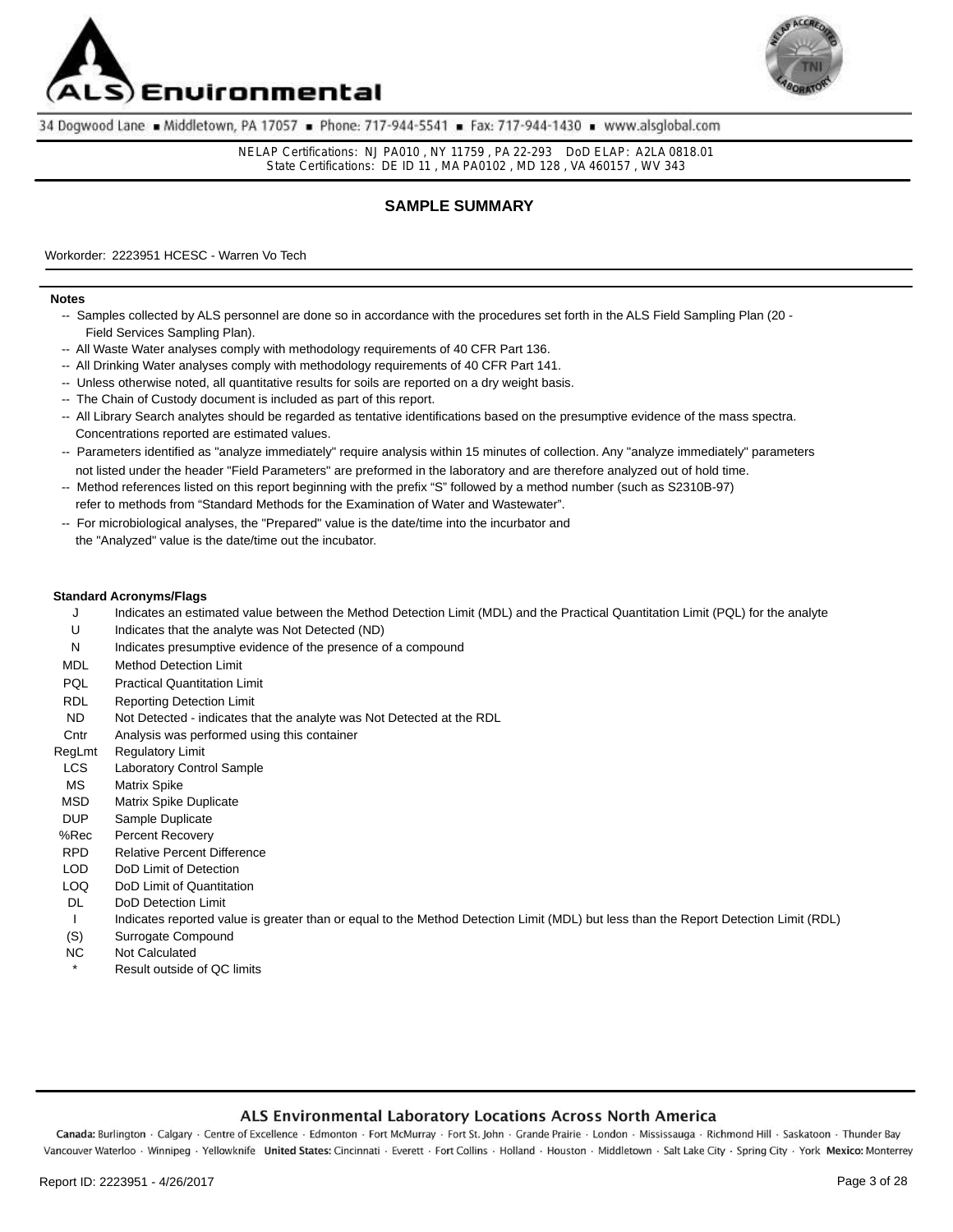



NELAP Certifications: NJ PA010 , NY 11759 , PA 22-293 DoD ELAP: A2LA 0818.01 State Certifications: DE ID 11 , MA PA0102 , MD 128 , VA 460157 , WV 343

# **ANALYTICAL RESULTS**

Workorder: 2223951 HCESC - Warren Vo Tech

| Lab ID:<br>Sample ID:        | 2223951001<br><b>WCT-FIELD BLANK</b> |      |              |            | Date Collected:<br>Date Received: 4/19/2017 20:00 |          |    | Matrix:                                  | <b>Drinking Water</b> |      |
|------------------------------|--------------------------------------|------|--------------|------------|---------------------------------------------------|----------|----|------------------------------------------|-----------------------|------|
| <b>Parameters</b>            | <b>Results</b>                       | Flag | <b>Units</b> | <b>RDL</b> | Method                                            | Prepared | By | Analyzed                                 | By                    | Cntr |
| <b>METALS</b><br>Lead, Total | <b>ND</b>                            |      | ug/L         | 2.0        | EPA 200.8                                         |          |    | 4/25/17 04:15 ZMC  4/25/17 10:00 ZMC  A1 |                       |      |

Vithi Forney

Project Coordinator Mrs. Vicki A. Forney

#### ALS Environmental Laboratory Locations Across North America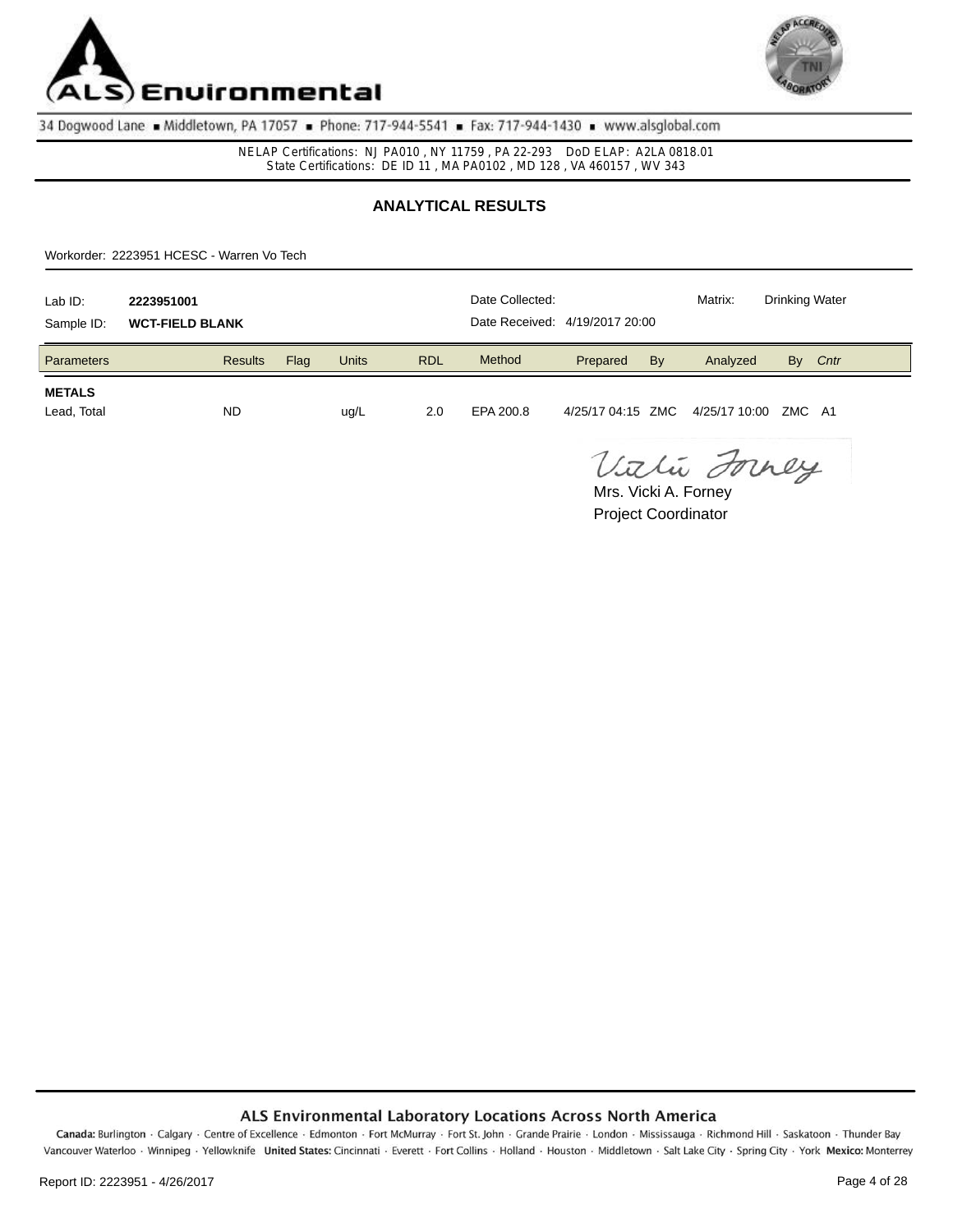



NELAP Certifications: NJ PA010 , NY 11759 , PA 22-293 DoD ELAP: A2LA 0818.01 State Certifications: DE ID 11 , MA PA0102 , MD 128 , VA 460157 , WV 343

# **ANALYTICAL RESULTS**

Workorder: 2223951 HCESC - Warren Vo Tech

| Lab ID:<br>Sample ID:        | 2223951002<br>WCT-01-H GYM-DW-P |      |              |            | Date Collected:<br>Date Received: 4/19/2017 20:00 |          |    | Matrix:                                  | <b>Drinking Water</b> |      |
|------------------------------|---------------------------------|------|--------------|------------|---------------------------------------------------|----------|----|------------------------------------------|-----------------------|------|
| <b>Parameters</b>            | <b>Results</b>                  | Flag | <b>Units</b> | <b>RDL</b> | Method                                            | Prepared | By | Analyzed                                 | By                    | Cntr |
| <b>METALS</b><br>Lead, Total | 2.0                             |      | ug/L         | 2.0        | EPA 200.8                                         |          |    | 4/25/17 04:15 ZMC  4/25/17 10:08 ZMC  A1 |                       |      |

Vithi Forney

Project Coordinator Mrs. Vicki A. Forney

#### ALS Environmental Laboratory Locations Across North America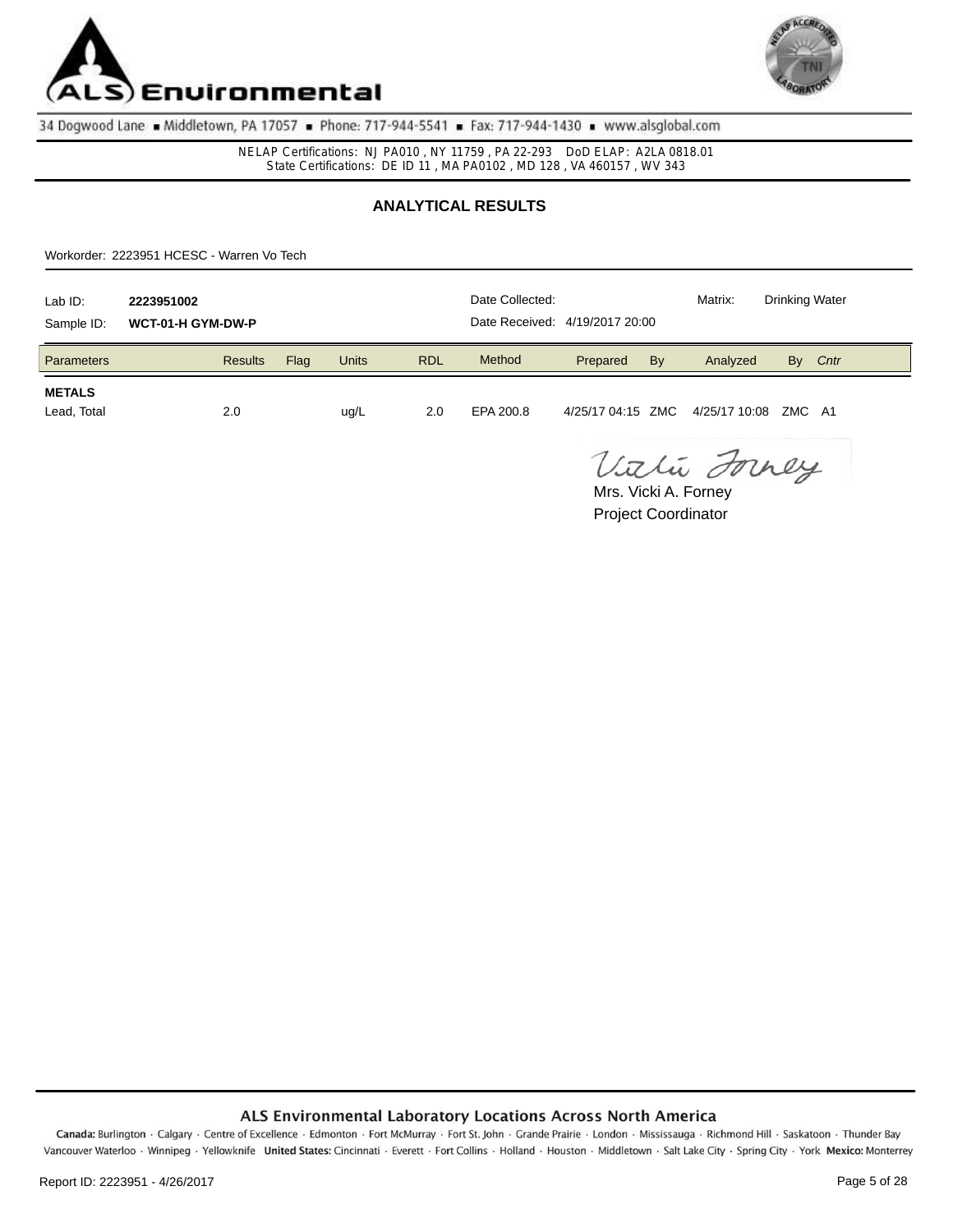



NELAP Certifications: NJ PA010 , NY 11759 , PA 22-293 DoD ELAP: A2LA 0818.01 State Certifications: DE ID 11 , MA PA0102 , MD 128 , VA 460157 , WV 343

# **ANALYTICAL RESULTS**

Workorder: 2223951 HCESC - Warren Vo Tech

| Lab ID:<br>Sample ID:        | 2223951003<br><b>WCT-01-H 250-DW-P</b> |      |              |            | Date Collected:<br>Date Received: 4/19/2017 20:00 |          |    | Matrix:                                | <b>Drinking Water</b> |      |
|------------------------------|----------------------------------------|------|--------------|------------|---------------------------------------------------|----------|----|----------------------------------------|-----------------------|------|
| <b>Parameters</b>            | <b>Results</b>                         | Flag | <b>Units</b> | <b>RDL</b> | Method                                            | Prepared | By | Analyzed                               | By                    | Cntr |
| <b>METALS</b><br>Lead, Total | 2.6                                    |      | ug/L         | 2.0        | EPA 200.8                                         |          |    | 4/25/17 04:15 ZMC 4/25/17 10:10 ZMC A1 |                       |      |

Vithi Forney

Project Coordinator Mrs. Vicki A. Forney

### ALS Environmental Laboratory Locations Across North America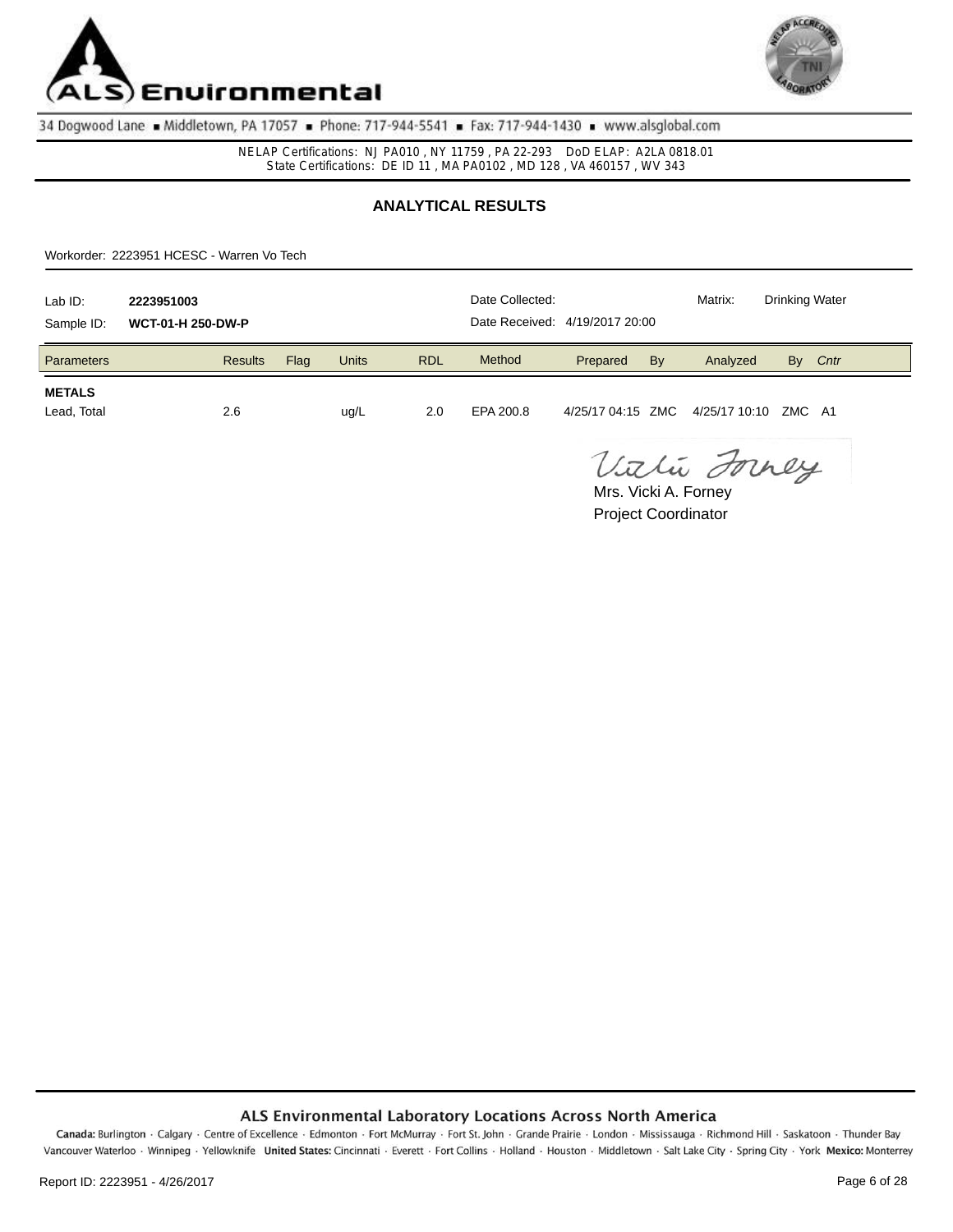



NELAP Certifications: NJ PA010 , NY 11759 , PA 22-293 DoD ELAP: A2LA 0818.01 State Certifications: DE ID 11 , MA PA0102 , MD 128 , VA 460157 , WV 343

# **ANALYTICAL RESULTS**

Workorder: 2223951 HCESC - Warren Vo Tech

| Lab ID:<br>Sample ID:        | 2223951004<br><b>WCT-01-H 248-DW-P</b> |      |              |            | Date Collected:<br>Date Received: 4/19/2017 20:00 |          |    | Matrix:                                | Drinking Water |      |
|------------------------------|----------------------------------------|------|--------------|------------|---------------------------------------------------|----------|----|----------------------------------------|----------------|------|
| Parameters                   | <b>Results</b>                         | Flag | <b>Units</b> | <b>RDL</b> | Method                                            | Prepared | By | Analyzed                               | By             | Cntr |
| <b>METALS</b><br>Lead, Total | 3.2                                    |      | ug/L         | 2.0        | EPA 200.8                                         |          |    | 4/25/17 04:15 ZMC 4/25/17 10:13 ZMC A1 |                |      |

Vithi Forney

Project Coordinator Mrs. Vicki A. Forney

#### ALS Environmental Laboratory Locations Across North America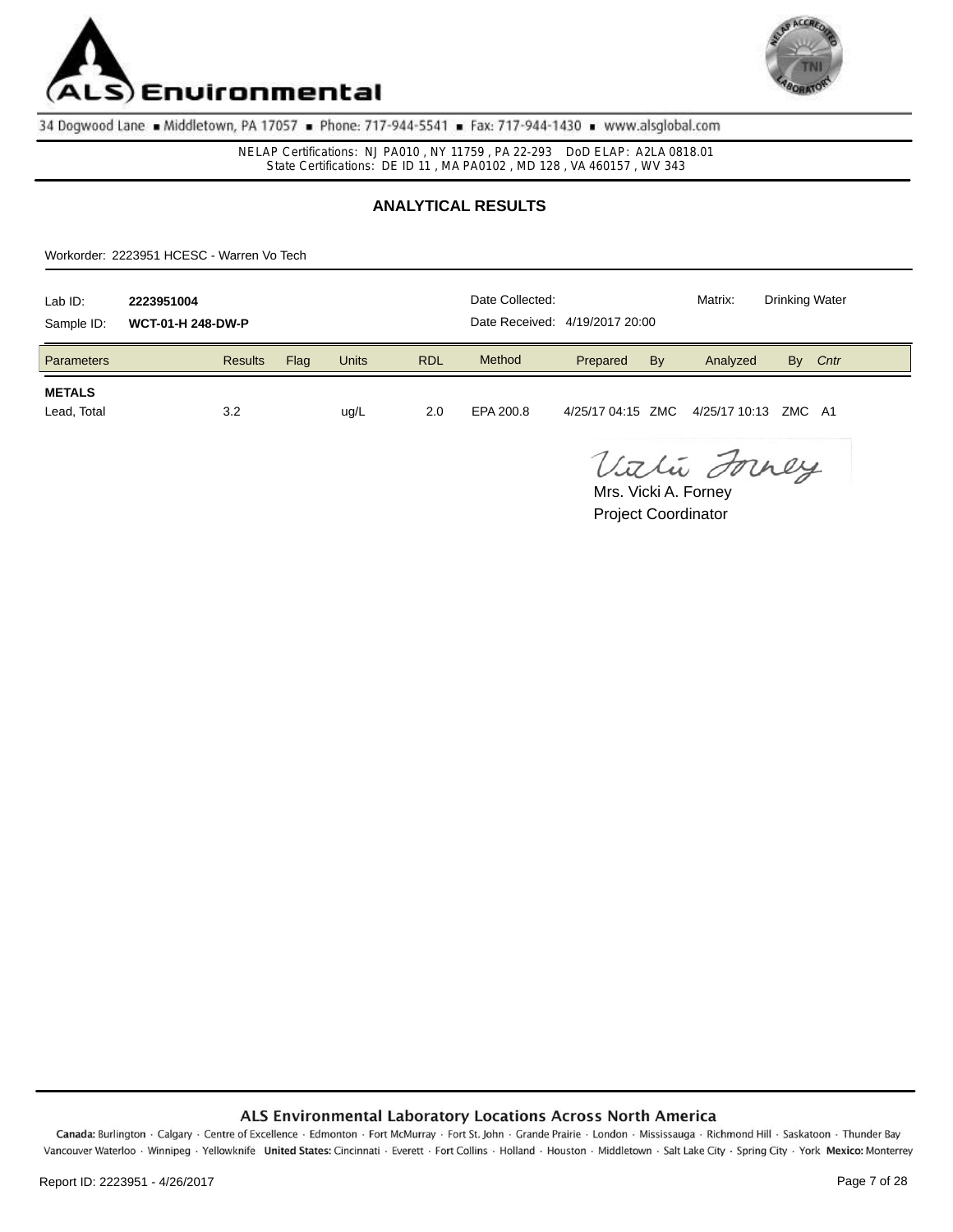



NELAP Certifications: NJ PA010 , NY 11759 , PA 22-293 DoD ELAP: A2LA 0818.01 State Certifications: DE ID 11 , MA PA0102 , MD 128 , VA 460157 , WV 343

# **ANALYTICAL RESULTS**

Workorder: 2223951 HCESC - Warren Vo Tech

| Lab ID:<br>Sample ID:        | 2223951005<br><b>WCT-01-H 121-DW-P</b> |      |              |            | Date Collected:<br>Date Received: 4/19/2017 20:00 |          |    | Matrix:                                | <b>Drinking Water</b> |  |
|------------------------------|----------------------------------------|------|--------------|------------|---------------------------------------------------|----------|----|----------------------------------------|-----------------------|--|
| <b>Parameters</b>            | <b>Results</b>                         | Flag | <b>Units</b> | <b>RDL</b> | Method                                            | Prepared | By | Analyzed                               | Cntr<br>By            |  |
| <b>METALS</b><br>Lead, Total | <b>ND</b>                              |      | ug/L         | 2.0        | EPA 200.8                                         |          |    | 4/25/17 04:15 ZMC 4/25/17 10:16 ZMC A1 |                       |  |

Vithi Forney

Project Coordinator Mrs. Vicki A. Forney

#### ALS Environmental Laboratory Locations Across North America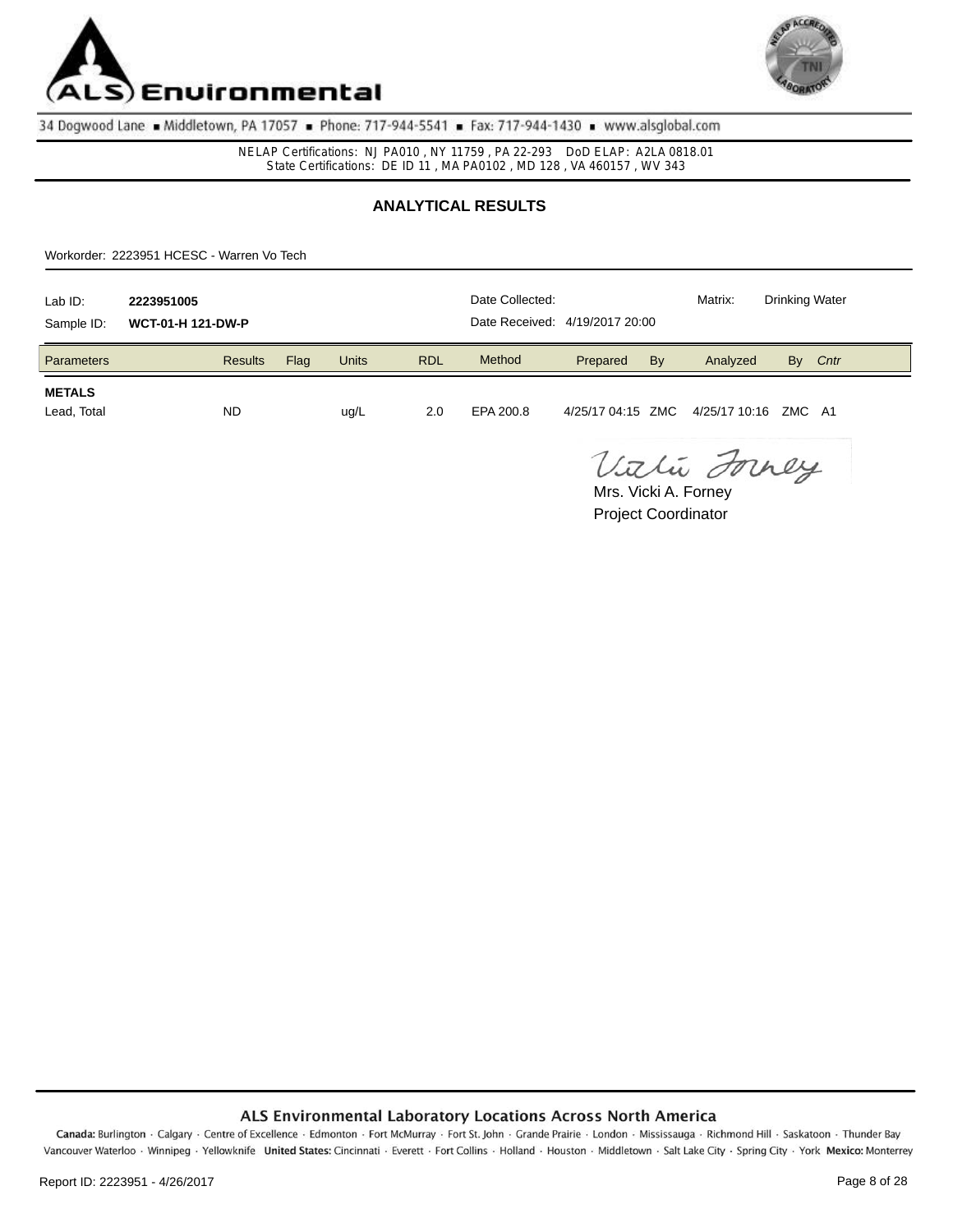



NELAP Certifications: NJ PA010 , NY 11759 , PA 22-293 DoD ELAP: A2LA 0818.01 State Certifications: DE ID 11 , MA PA0102 , MD 128 , VA 460157 , WV 343

# **ANALYTICAL RESULTS**

Workorder: 2223951 HCESC - Warren Vo Tech

| Lab ID:<br>Sample ID:        | 2223951006<br><b>WCT-01-H 130-DW-P</b> |      |              |            | Date Collected:<br>Date Received: 4/19/2017 20:00 |          |    | Matrix:                                | <b>Drinking Water</b> |      |
|------------------------------|----------------------------------------|------|--------------|------------|---------------------------------------------------|----------|----|----------------------------------------|-----------------------|------|
| <b>Parameters</b>            | <b>Results</b>                         | Flag | <b>Units</b> | <b>RDL</b> | Method                                            | Prepared | By | Analyzed                               | By                    | Cntr |
| <b>METALS</b><br>Lead, Total | 4.7                                    |      | ug/L         | 2.0        | EPA 200.8                                         |          |    | 4/25/17 04:15 ZMC 4/25/17 10:18 ZMC A1 |                       |      |

Vithi Forney

Project Coordinator Mrs. Vicki A. Forney

#### ALS Environmental Laboratory Locations Across North America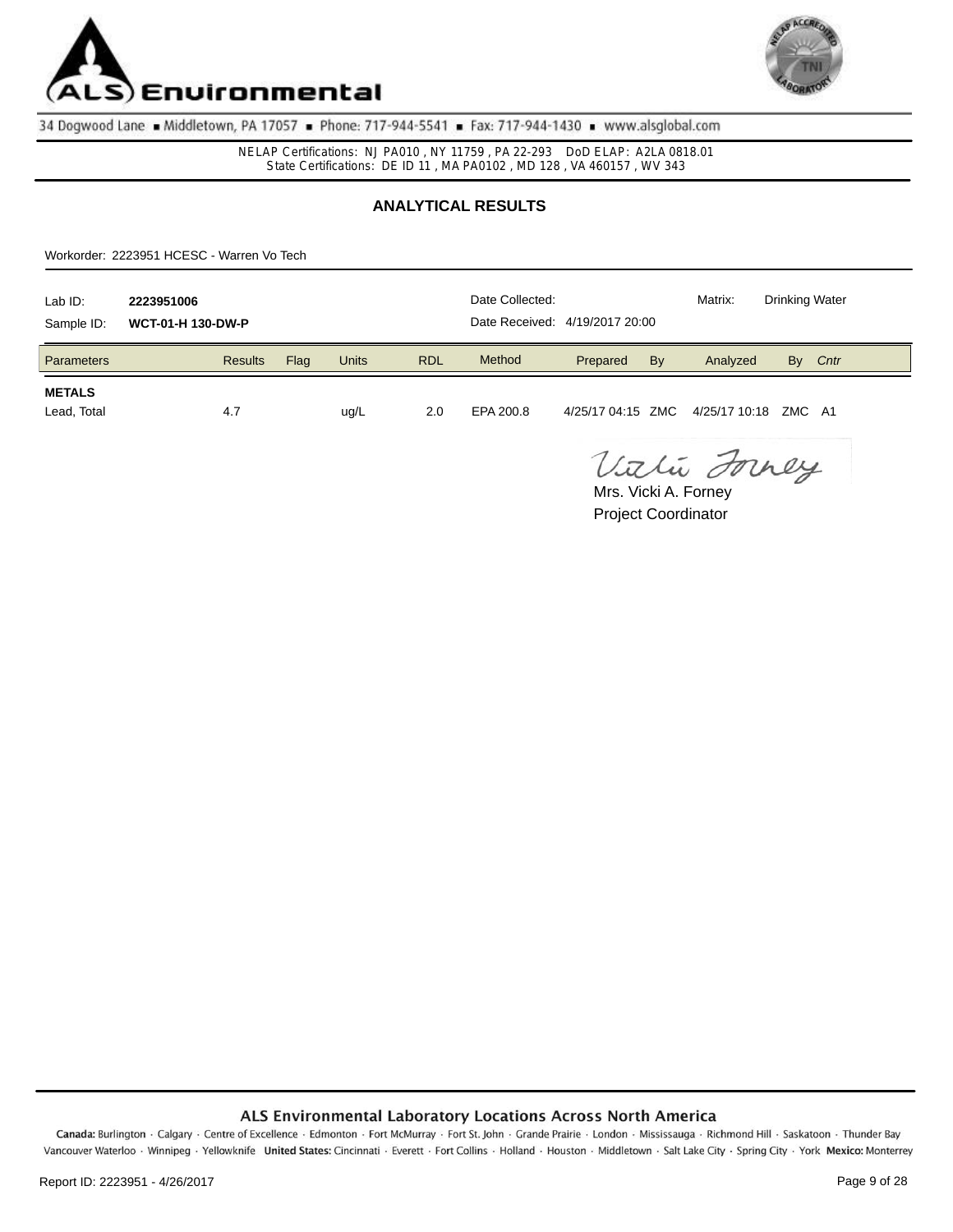



NELAP Certifications: NJ PA010 , NY 11759 , PA 22-293 DoD ELAP: A2LA 0818.01 State Certifications: DE ID 11 , MA PA0102 , MD 128 , VA 460157 , WV 343

# **ANALYTICAL RESULTS**

Workorder: 2223951 HCESC - Warren Vo Tech

| Lab ID:<br>Sample ID:        | 2223951007<br>WCT-01-CAFE-WC1-P |      |              |            | Date Collected:<br>Date Received: 4/19/2017 20:00 |          |    | Matrix:                                | <b>Drinking Water</b> |      |
|------------------------------|---------------------------------|------|--------------|------------|---------------------------------------------------|----------|----|----------------------------------------|-----------------------|------|
| Parameters                   | <b>Results</b>                  | Flag | <b>Units</b> | <b>RDL</b> | Method                                            | Prepared | By | Analyzed                               | By                    | Cntr |
| <b>METALS</b><br>Lead, Total | <b>ND</b>                       |      | ug/L         | 2.0        | EPA 200.8                                         |          |    | 4/25/17 04:15 ZMC 4/25/17 10:26 ZMC A1 |                       |      |

Vithi Forney

Project Coordinator Mrs. Vicki A. Forney

#### ALS Environmental Laboratory Locations Across North America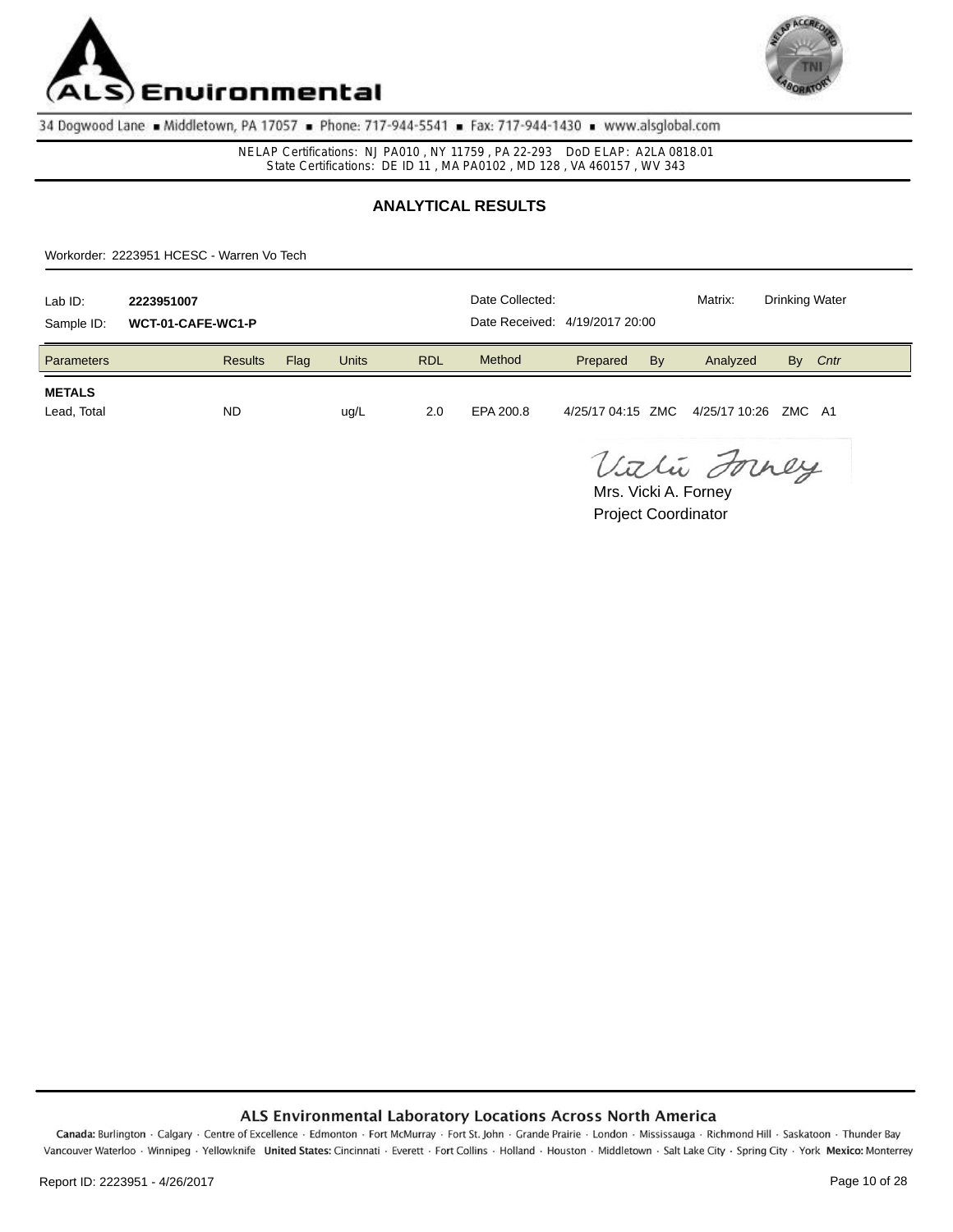



NELAP Certifications: NJ PA010 , NY 11759 , PA 22-293 DoD ELAP: A2LA 0818.01 State Certifications: DE ID 11 , MA PA0102 , MD 128 , VA 460157 , WV 343

# **ANALYTICAL RESULTS**

Workorder: 2223951 HCESC - Warren Vo Tech

| Lab ID:<br>Sample ID:        | 2223951008<br>WCT-01-CAFE-WC2-P |      |              |            | Date Collected:<br>Date Received: 4/19/2017 20:00 |          |    | Matrix:                                | <b>Drinking Water</b> |  |
|------------------------------|---------------------------------|------|--------------|------------|---------------------------------------------------|----------|----|----------------------------------------|-----------------------|--|
| Parameters                   | <b>Results</b>                  | Flag | <b>Units</b> | <b>RDL</b> | Method                                            | Prepared | By | Analyzed                               | Cntr<br>By            |  |
| <b>METALS</b><br>Lead, Total | <b>ND</b>                       |      | ug/L         | 2.0        | EPA 200.8                                         |          |    | 4/25/17 04:15 ZMC 4/25/17 10:29 ZMC A1 |                       |  |

Vithi Forney

Project Coordinator Mrs. Vicki A. Forney

### ALS Environmental Laboratory Locations Across North America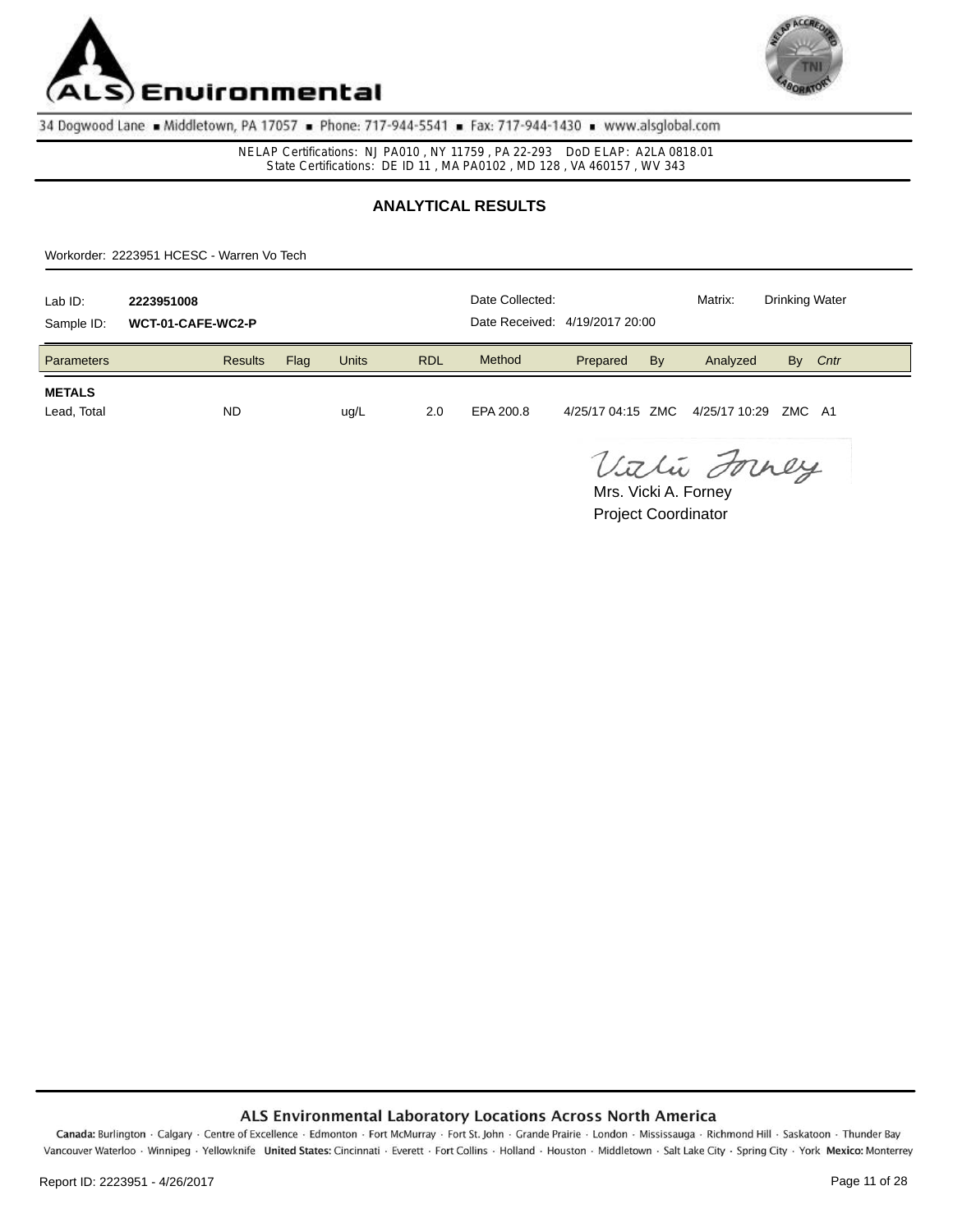



NELAP Certifications: NJ PA010 , NY 11759 , PA 22-293 DoD ELAP: A2LA 0818.01 State Certifications: DE ID 11 , MA PA0102 , MD 128 , VA 460157 , WV 343

# **ANALYTICAL RESULTS**

Workorder: 2223951 HCESC - Warren Vo Tech

| Lab ID:<br>Sample ID:        | 2223951009<br>WCT-01-SERVING-FP-P |      |              |            | Date Collected:<br>Date Received: 4/19/2017 20:00 |          |    | Matrix:                                  | <b>Drinking Water</b> |      |
|------------------------------|-----------------------------------|------|--------------|------------|---------------------------------------------------|----------|----|------------------------------------------|-----------------------|------|
| <b>Parameters</b>            | <b>Results</b>                    | Flag | <b>Units</b> | <b>RDL</b> | Method                                            | Prepared | By | Analyzed                                 | By                    | Cntr |
| <b>METALS</b><br>Lead, Total | <b>ND</b>                         |      | ug/L         | 2.0        | EPA 200.8                                         |          |    | 4/25/17 04:15 ZMC  4/25/17 10:32 ZMC  A1 |                       |      |

Vithi Forney

Project Coordinator Mrs. Vicki A. Forney

#### ALS Environmental Laboratory Locations Across North America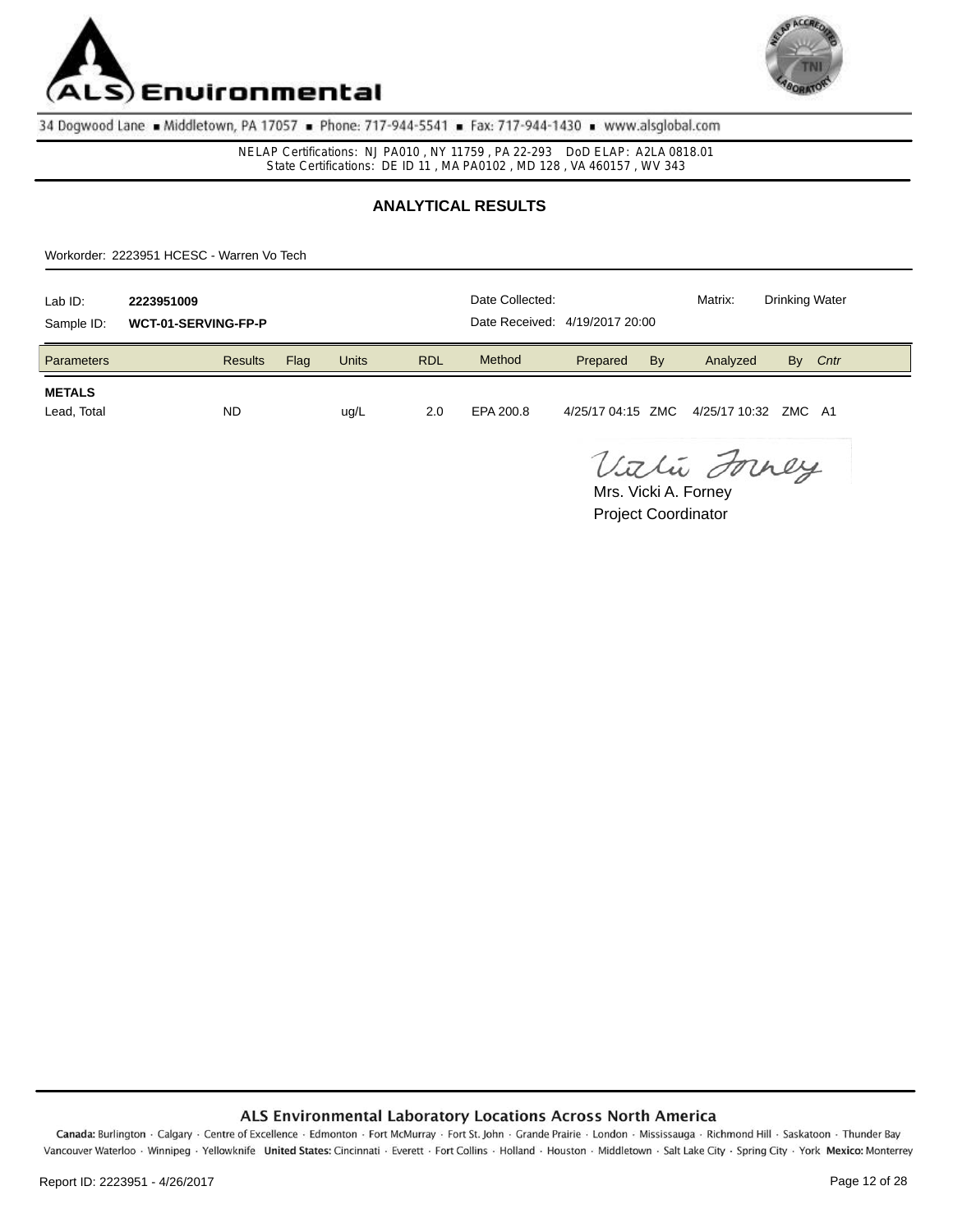



NELAP Certifications: NJ PA010 , NY 11759 , PA 22-293 DoD ELAP: A2LA 0818.01 State Certifications: DE ID 11 , MA PA0102 , MD 128 , VA 460157 , WV 343

# **ANALYTICAL RESULTS**

Workorder: 2223951 HCESC - Warren Vo Tech

| Lab ID:<br>Sample ID:        | 2223951010<br>WCT-01-KIT-FP2-P |      |              |            | Date Collected:<br>Date Received: 4/19/2017 20:00 |          |    | Matrix:                                  | <b>Drinking Water</b> |      |
|------------------------------|--------------------------------|------|--------------|------------|---------------------------------------------------|----------|----|------------------------------------------|-----------------------|------|
| <b>Parameters</b>            | <b>Results</b>                 | Flag | <b>Units</b> | <b>RDL</b> | Method                                            | Prepared | By | Analyzed                                 | By                    | Cntr |
| <b>METALS</b><br>Lead, Total | <b>ND</b>                      |      | ug/L         | 2.0        | EPA 200.8                                         |          |    | 4/25/17 04:15 ZMC  4/25/17 10:37 ZMC  A1 |                       |      |

Vithi Forney

Project Coordinator Mrs. Vicki A. Forney

#### ALS Environmental Laboratory Locations Across North America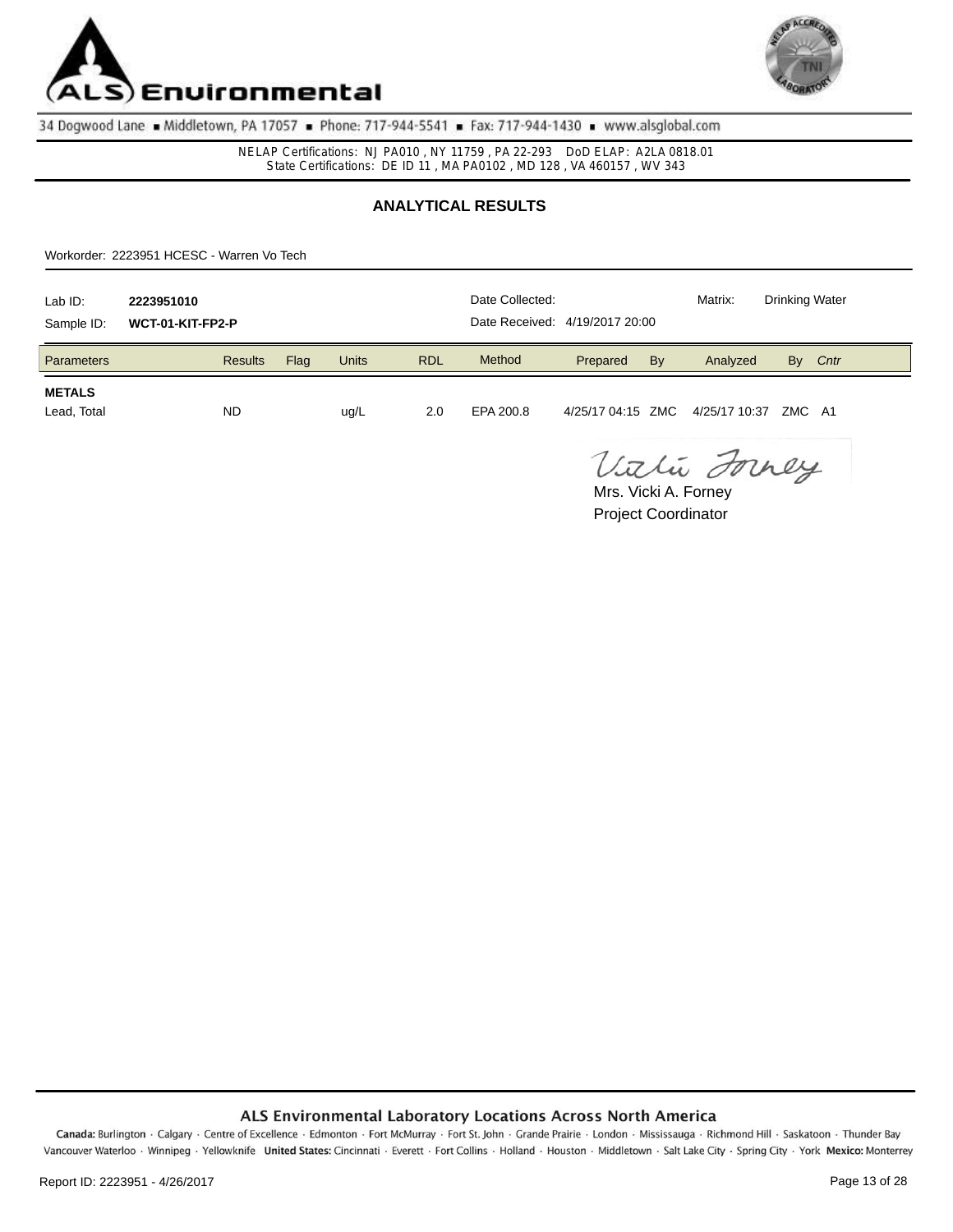



NELAP Certifications: NJ PA010 , NY 11759 , PA 22-293 DoD ELAP: A2LA 0818.01 State Certifications: DE ID 11 , MA PA0102 , MD 128 , VA 460157 , WV 343

# **ANALYTICAL RESULTS**

Workorder: 2223951 HCESC - Warren Vo Tech

| Lab ID:<br>Sample ID:        | 2223951011<br>WCT-01-KIT-KT-P |      | Date Collected:<br>Date Received: 4/19/2017 20:00 |            |           | Matrix:  | <b>Drinking Water</b> |                                        |    |      |
|------------------------------|-------------------------------|------|---------------------------------------------------|------------|-----------|----------|-----------------------|----------------------------------------|----|------|
| <b>Parameters</b>            | <b>Results</b>                | Flag | <b>Units</b>                                      | <b>RDL</b> | Method    | Prepared | By                    | Analyzed                               | By | Cntr |
| <b>METALS</b><br>Lead, Total | <b>ND</b>                     |      | ug/L                                              | 2.0        | EPA 200.8 |          |                       | 4/25/17 04:15 ZMC 4/25/17 10:40 ZMC A1 |    |      |

Vithi Forney

Project Coordinator Mrs. Vicki A. Forney

#### ALS Environmental Laboratory Locations Across North America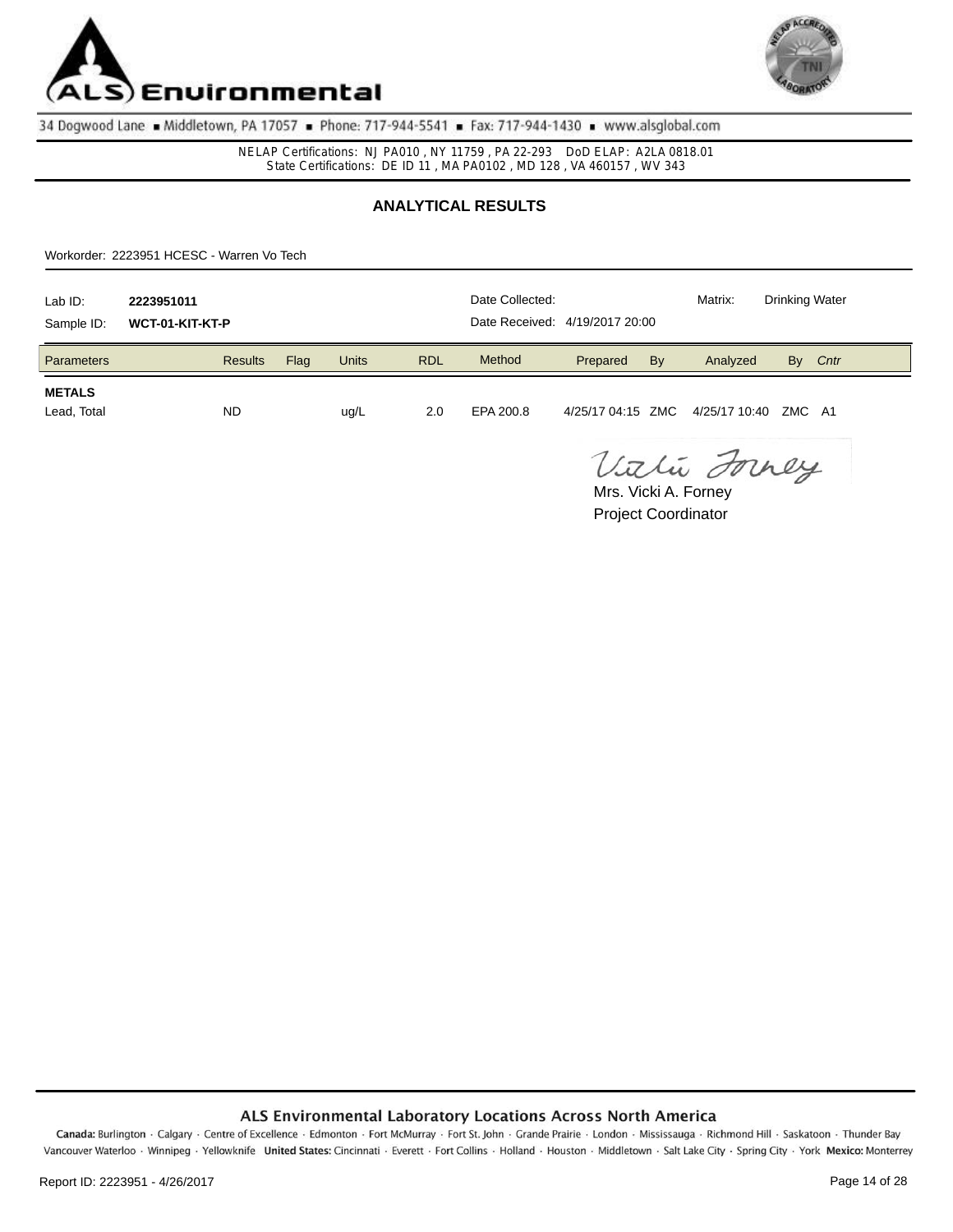



NELAP Certifications: NJ PA010 , NY 11759 , PA 22-293 DoD ELAP: A2LA 0818.01 State Certifications: DE ID 11 , MA PA0102 , MD 128 , VA 460157 , WV 343

# **ANALYTICAL RESULTS**

Workorder: 2223951 HCESC - Warren Vo Tech

| Lab ID:<br>Sample ID:        | 2223951012<br>WCT-01-KIT-IM1-P |      | Date Collected:<br>Date Received: 4/19/2017 20:00 |            |           | Matrix:  | <b>Drinking Water</b> |                                          |    |      |
|------------------------------|--------------------------------|------|---------------------------------------------------|------------|-----------|----------|-----------------------|------------------------------------------|----|------|
| <b>Parameters</b>            | <b>Results</b>                 | Flag | <b>Units</b>                                      | <b>RDL</b> | Method    | Prepared | By                    | Analyzed                                 | By | Cntr |
| <b>METALS</b><br>Lead, Total | <b>ND</b>                      |      | ug/L                                              | 2.0        | EPA 200.8 |          |                       | 4/25/17 04:15 ZMC  4/25/17 10:43 ZMC  A1 |    |      |

Vithi Forney

Project Coordinator Mrs. Vicki A. Forney

#### ALS Environmental Laboratory Locations Across North America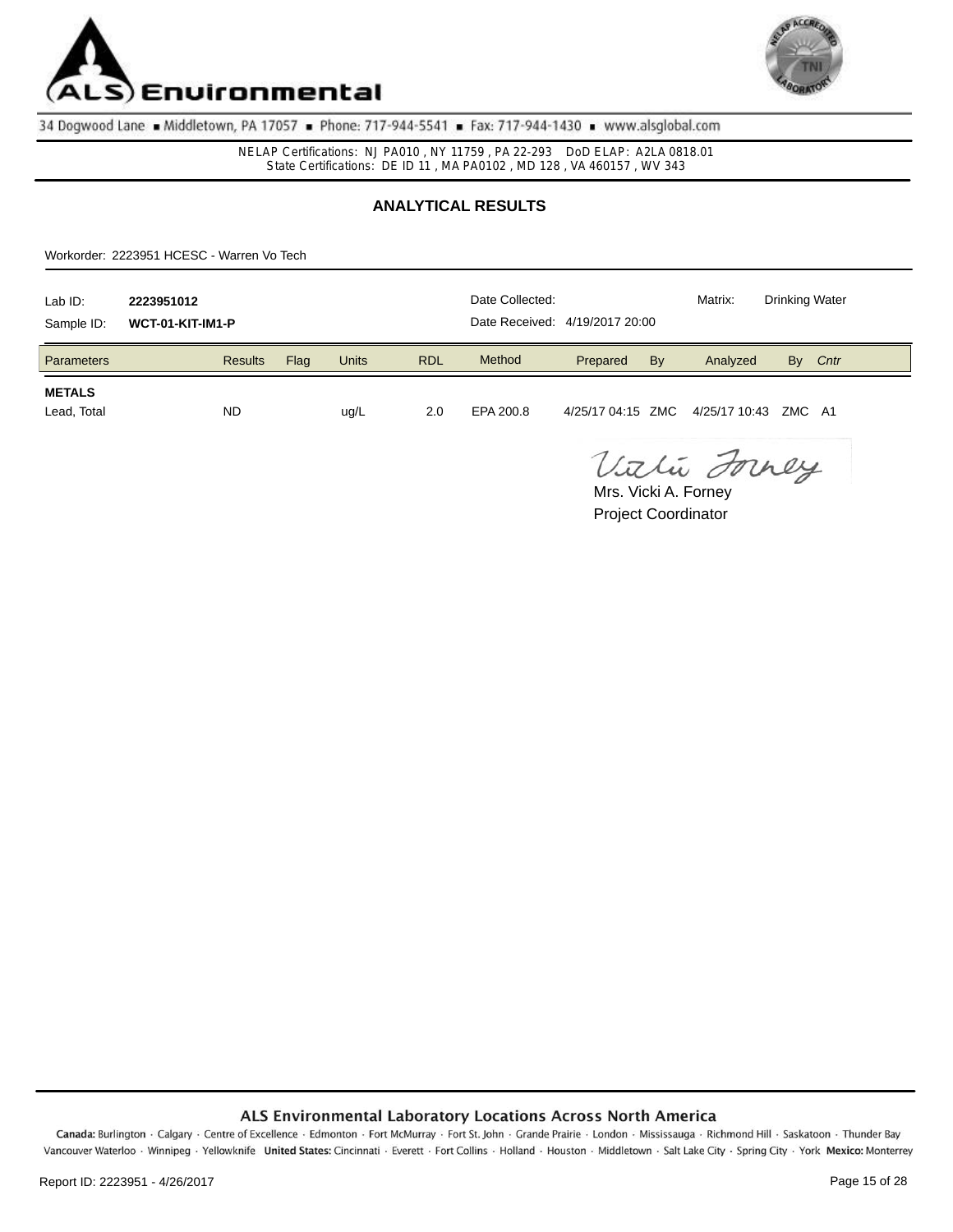



NELAP Certifications: NJ PA010 , NY 11759 , PA 22-293 DoD ELAP: A2LA 0818.01 State Certifications: DE ID 11 , MA PA0102 , MD 128 , VA 460157 , WV 343

# **ANALYTICAL RESULTS**

Workorder: 2223951 HCESC - Warren Vo Tech

| Lab ID:<br>Sample ID:        | 2223951013<br>WCT-01-KIT-IM2-P |      | Date Collected:<br>Date Received: 4/19/2017 20:00 |            |           | Matrix:  | <b>Drinking Water</b> |                                          |    |      |
|------------------------------|--------------------------------|------|---------------------------------------------------|------------|-----------|----------|-----------------------|------------------------------------------|----|------|
| <b>Parameters</b>            | <b>Results</b>                 | Flag | <b>Units</b>                                      | <b>RDL</b> | Method    | Prepared | By                    | Analyzed                                 | By | Cntr |
| <b>METALS</b><br>Lead, Total | <b>ND</b>                      |      | ug/L                                              | 2.0        | EPA 200.8 |          |                       | 4/25/17 04:15 ZMC  4/25/17 10:45 ZMC  A1 |    |      |

Vithi Forney

Project Coordinator Mrs. Vicki A. Forney

#### ALS Environmental Laboratory Locations Across North America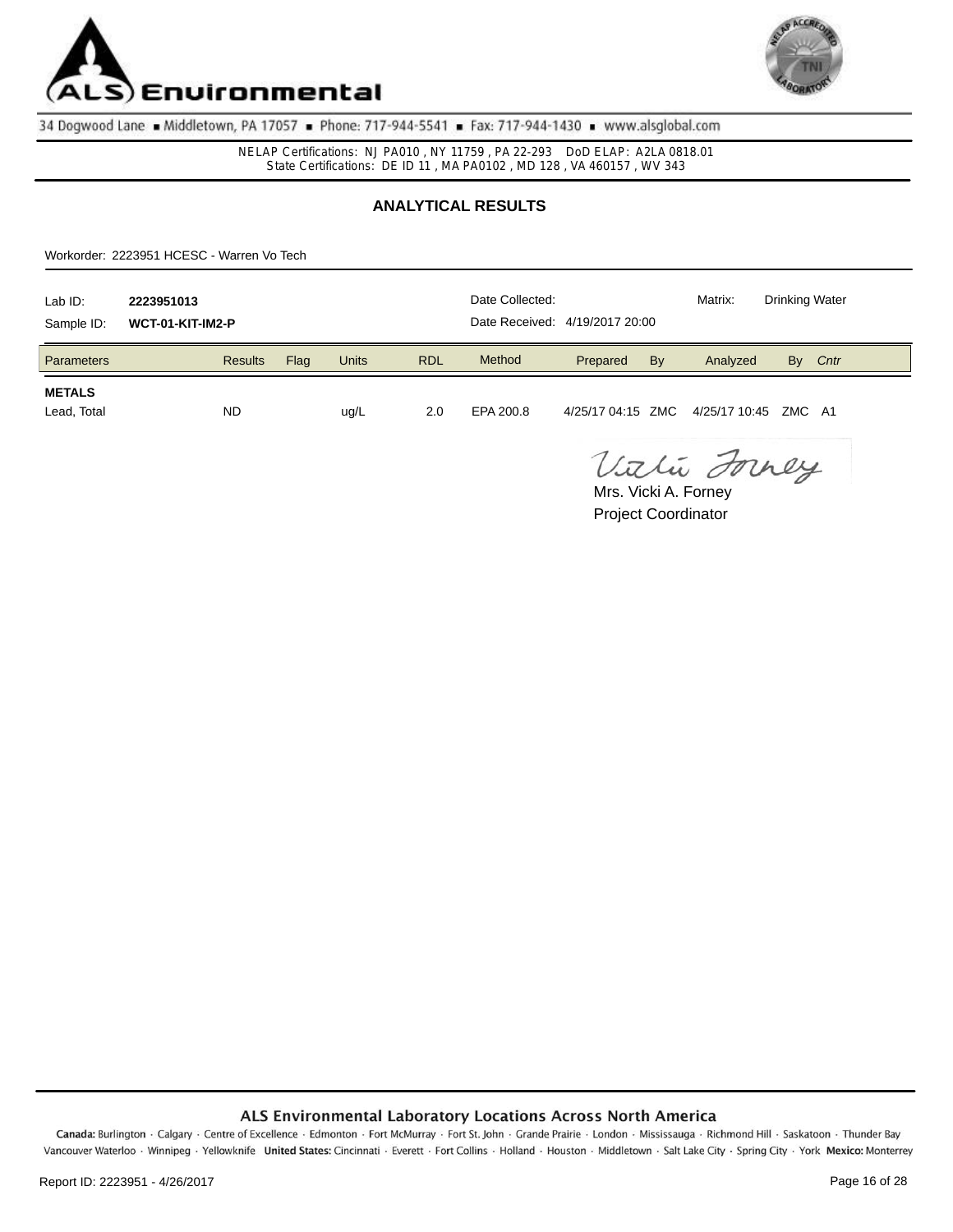



NELAP Certifications: NJ PA010 , NY 11759 , PA 22-293 DoD ELAP: A2LA 0818.01 State Certifications: DE ID 11 , MA PA0102 , MD 128 , VA 460157 , WV 343

# **ANALYTICAL RESULTS**

Workorder: 2223951 HCESC - Warren Vo Tech

| Lab ID:<br>Sample ID:        | 2223951014<br>WCT-01-KIT-FP3-P |      | Date Collected:<br>Date Received: 4/19/2017 20:00 |            |           | Matrix:                                | <b>Drinking Water</b> |          |    |      |
|------------------------------|--------------------------------|------|---------------------------------------------------|------------|-----------|----------------------------------------|-----------------------|----------|----|------|
| <b>Parameters</b>            | <b>Results</b>                 | Flag | <b>Units</b>                                      | <b>RDL</b> | Method    | Prepared                               | By                    | Analyzed | By | Cntr |
| <b>METALS</b><br>Lead, Total | 2.9                            |      | ug/L                                              | 2.0        | EPA 200.8 | 4/25/17 04:15 ZMC 4/25/17 10:48 ZMC A1 |                       |          |    |      |

Vithi Forney

Project Coordinator Mrs. Vicki A. Forney

#### ALS Environmental Laboratory Locations Across North America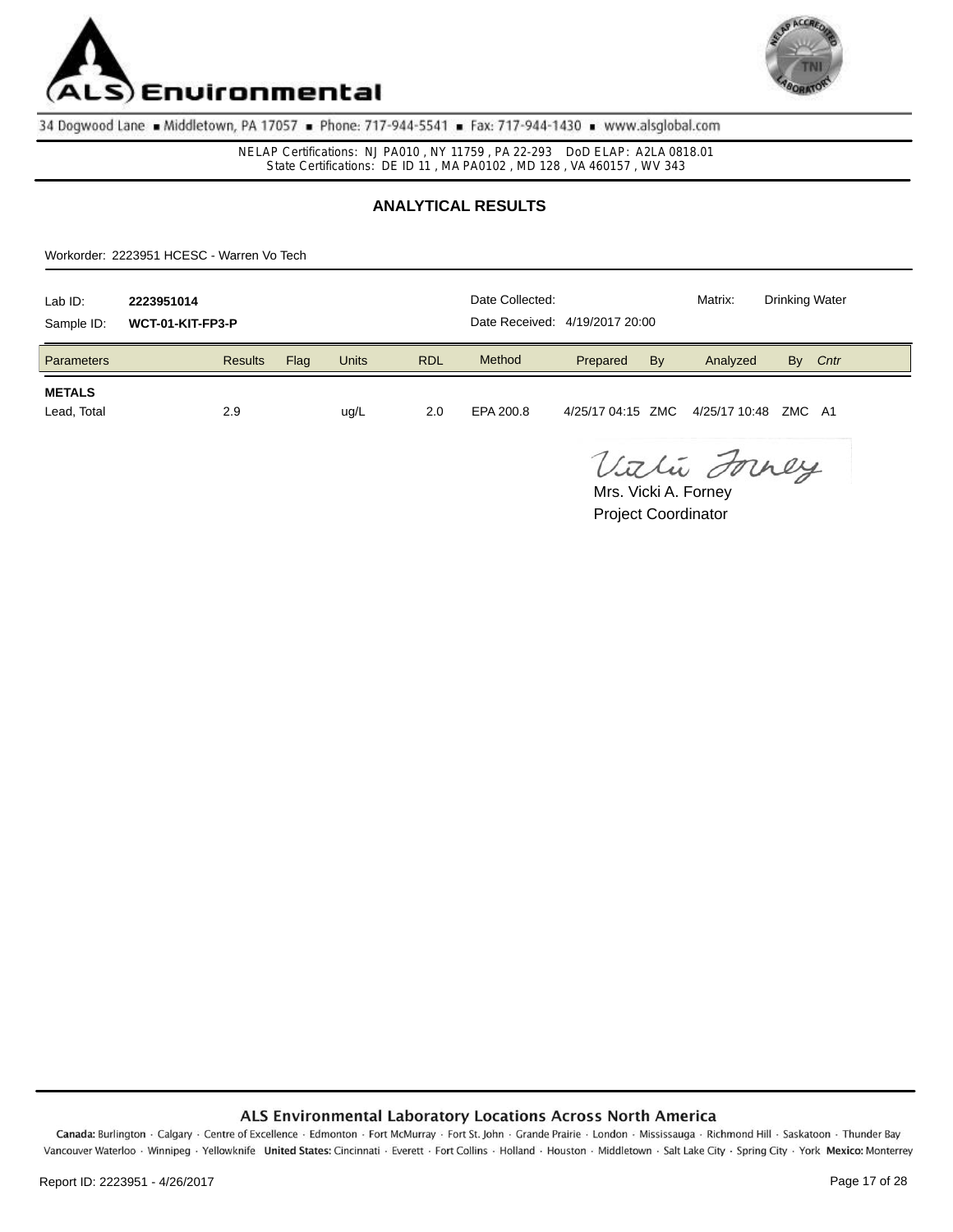



NELAP Certifications: NJ PA010 , NY 11759 , PA 22-293 DoD ELAP: A2LA 0818.01 State Certifications: DE ID 11 , MA PA0102 , MD 128 , VA 460157 , WV 343

# **ANALYTICAL RESULTS**

Workorder: 2223951 HCESC - Warren Vo Tech

| Lab ID:<br>Sample ID:        | 2223951015<br><b>WCT-01-KIT CAFE-FP1-P</b> |      | Date Collected:<br>Date Received: 4/19/2017 20:00 |            |           | Matrix:       | <b>Drinking Water</b> |               |     |      |
|------------------------------|--------------------------------------------|------|---------------------------------------------------|------------|-----------|---------------|-----------------------|---------------|-----|------|
| Parameters                   | <b>Results</b>                             | Flag | <b>Units</b>                                      | <b>RDL</b> | Method    | Prepared      | By                    | Analyzed      | By  | Cntr |
| <b>METALS</b><br>Lead, Total | <b>ND</b>                                  |      | ug/L                                              | 2.0        | EPA 200.8 | 4/25/17 08:51 | MO.                   | 4/25/17 11:13 | MO. | - A1 |

Vithi Forney

Project Coordinator Mrs. Vicki A. Forney

#### ALS Environmental Laboratory Locations Across North America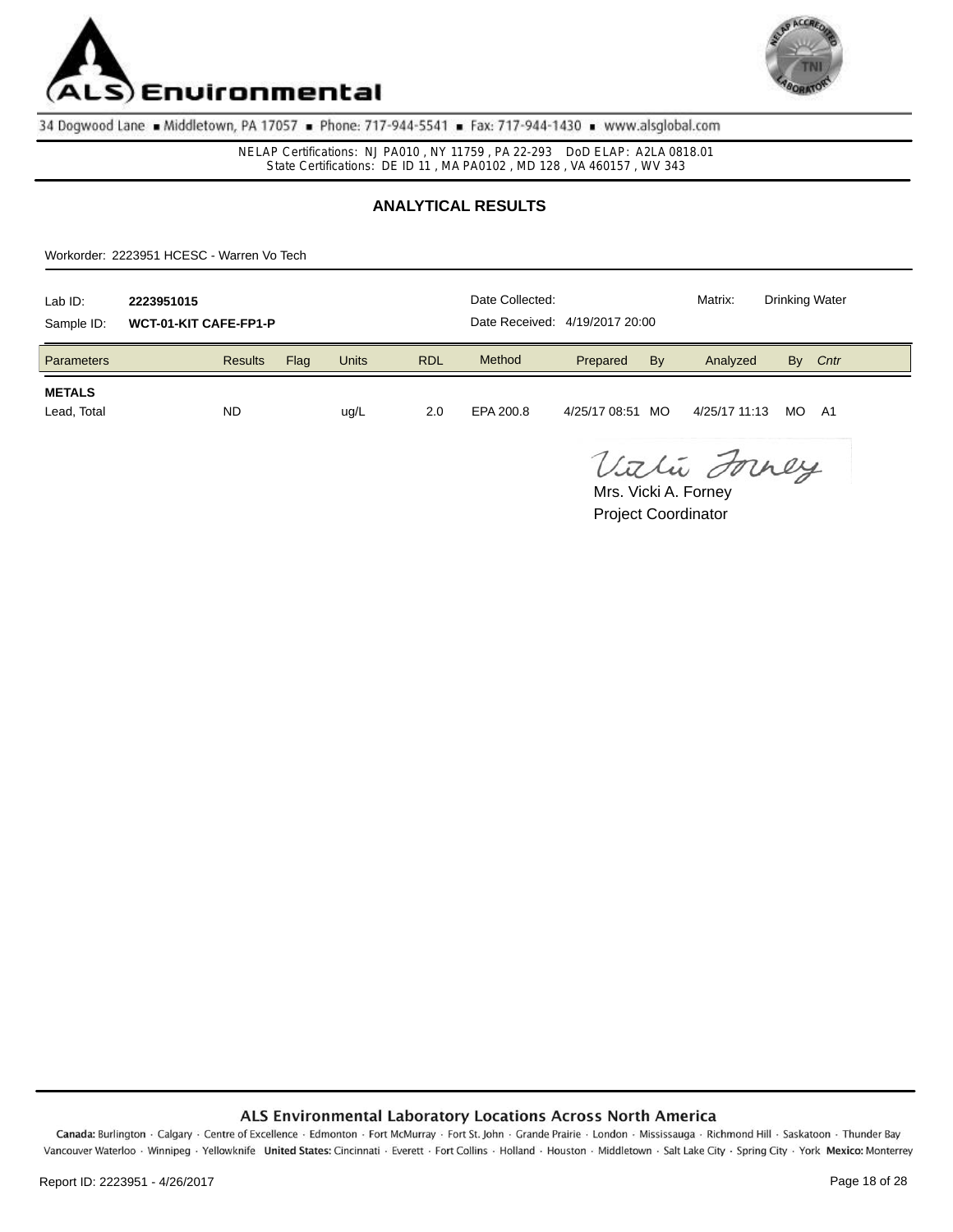



NELAP Certifications: NJ PA010 , NY 11759 , PA 22-293 DoD ELAP: A2LA 0818.01 State Certifications: DE ID 11 , MA PA0102 , MD 128 , VA 460157 , WV 343

# **ANALYTICAL RESULTS**

Workorder: 2223951 HCESC - Warren Vo Tech

| Lab ID:<br>Sample ID:        | 2223951016<br>WCT-01-H MO-DW-P |      | Date Collected:<br>Date Received: 4/19/2017 20:00 |            |           | Matrix:       | <b>Drinking Water</b> |               |     |      |
|------------------------------|--------------------------------|------|---------------------------------------------------|------------|-----------|---------------|-----------------------|---------------|-----|------|
| Parameters                   | <b>Results</b>                 | Flag | <b>Units</b>                                      | <b>RDL</b> | Method    | Prepared      | By                    | Analyzed      | By  | Cntr |
| <b>METALS</b><br>Lead, Total | 5.5                            |      | ug/L                                              | 2.0        | EPA 200.8 | 4/25/17 08:51 | MO.                   | 4/25/17 11:21 | MO. | - A1 |

Vithi Forney

Project Coordinator Mrs. Vicki A. Forney

#### ALS Environmental Laboratory Locations Across North America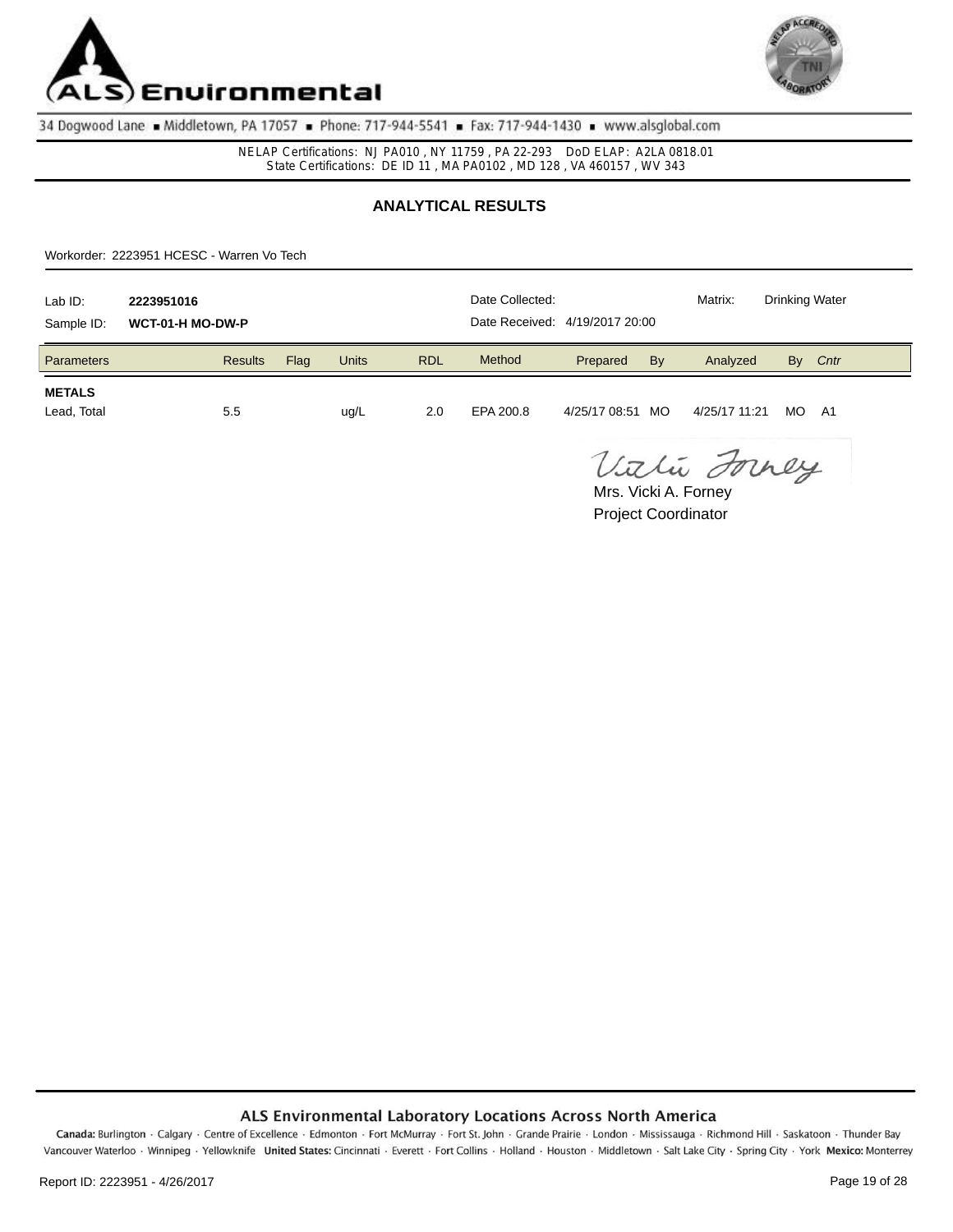



NELAP Certifications: NJ PA010 , NY 11759 , PA 22-293 DoD ELAP: A2LA 0818.01 State Certifications: DE ID 11 , MA PA0102 , MD 128 , VA 460157 , WV 343

# **ANALYTICAL RESULTS**

Workorder: 2223951 HCESC - Warren Vo Tech

| Lab ID:<br>Sample ID:        | 2223951017<br><b>WCT-01-NURSE-NS-P</b> |      | Date Collected:<br>Date Received: 4/19/2017 20:00 |            |           | Matrix:       | <b>Drinking Water</b> |               |     |      |
|------------------------------|----------------------------------------|------|---------------------------------------------------|------------|-----------|---------------|-----------------------|---------------|-----|------|
| <b>Parameters</b>            | <b>Results</b>                         | Flag | <b>Units</b>                                      | <b>RDL</b> | Method    | Prepared      | By                    | Analyzed      | By  | Cntr |
| <b>METALS</b><br>Lead, Total | <b>ND</b>                              |      | ug/L                                              | 2.0        | EPA 200.8 | 4/25/17 08:51 | MO                    | 4/25/17 11:29 | MO. | - A1 |

Vithi Forney

Project Coordinator Mrs. Vicki A. Forney

### ALS Environmental Laboratory Locations Across North America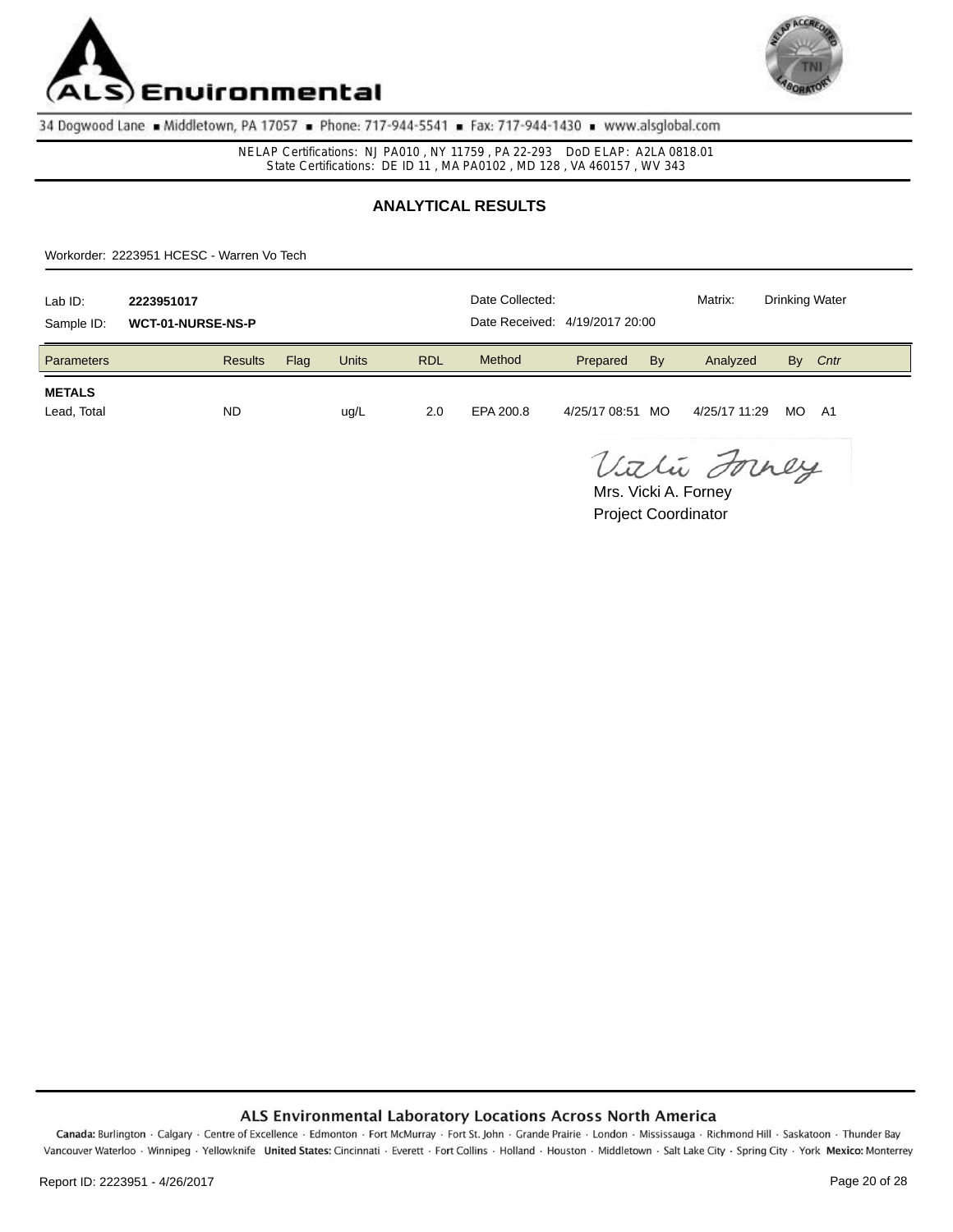



NELAP Certifications: NJ PA010 , NY 11759 , PA 22-293 DoD ELAP: A2LA 0818.01 State Certifications: DE ID 11 , MA PA0102 , MD 128 , VA 460157 , WV 343

# **ANALYTICAL RESULTS**

Workorder: 2223951 HCESC - Warren Vo Tech

| Lab ID:<br>Sample ID:        | 2223951018<br><b>WCT-01-H 136A-DW-P</b> |      | Date Collected:<br>Date Received: 4/19/2017 20:00 |            |           | Matrix:       | <b>Drinking Water</b> |               |     |      |
|------------------------------|-----------------------------------------|------|---------------------------------------------------|------------|-----------|---------------|-----------------------|---------------|-----|------|
| Parameters                   | <b>Results</b>                          | Flag | <b>Units</b>                                      | <b>RDL</b> | Method    | Prepared      | By                    | Analyzed      | By  | Cntr |
| <b>METALS</b><br>Lead, Total | 7.7                                     |      | ug/L                                              | 2.0        | EPA 200.8 | 4/25/17 08:51 | MO.                   | 4/25/17 11:31 | MO. | - A1 |

Vithi Forney

Project Coordinator Mrs. Vicki A. Forney

#### ALS Environmental Laboratory Locations Across North America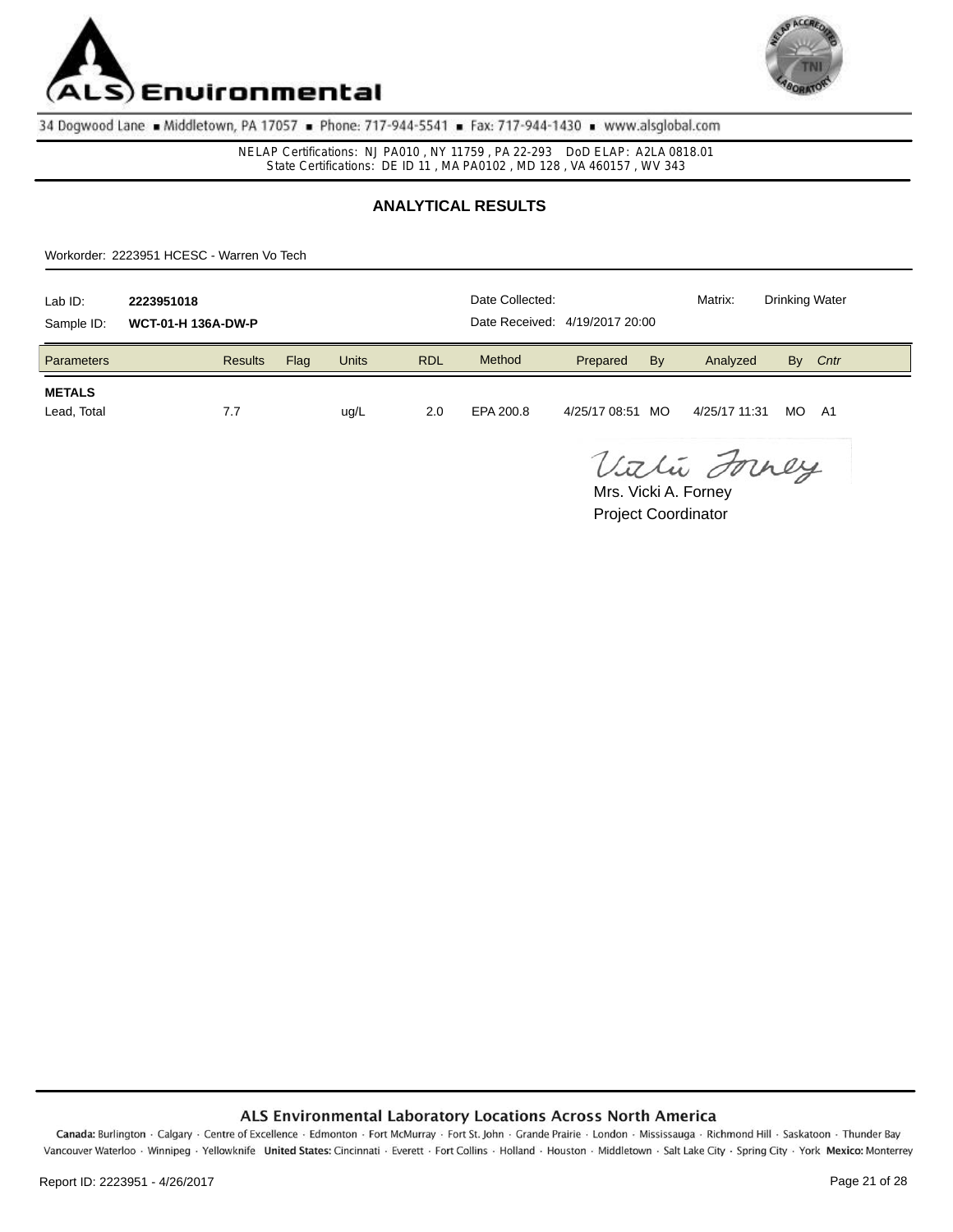



NELAP Certifications: NJ PA010 , NY 11759 , PA 22-293 DoD ELAP: A2LA 0818.01 State Certifications: DE ID 11 , MA PA0102 , MD 128 , VA 460157 , WV 343

# **ANALYTICAL RESULTS**

Workorder: 2223951 HCESC - Warren Vo Tech

| Lab ID:<br>Sample ID:        | 2223951019<br><b>WCT-01-136A-CF-P</b> |      | Date Collected:<br>Date Received: 4/19/2017 20:00 |            |           | Matrix:       | <b>Drinking Water</b> |               |     |      |
|------------------------------|---------------------------------------|------|---------------------------------------------------|------------|-----------|---------------|-----------------------|---------------|-----|------|
| Parameters                   | <b>Results</b>                        | Flag | <b>Units</b>                                      | <b>RDL</b> | Method    | Prepared      | By                    | Analyzed      | By  | Cntr |
| <b>METALS</b><br>Lead, Total | <b>ND</b>                             |      | ug/L                                              | 2.0        | EPA 200.8 | 4/25/17 08:51 | MO.                   | 4/25/17 11:34 | MO. | - A1 |

Vithi Forney

Project Coordinator Mrs. Vicki A. Forney

#### ALS Environmental Laboratory Locations Across North America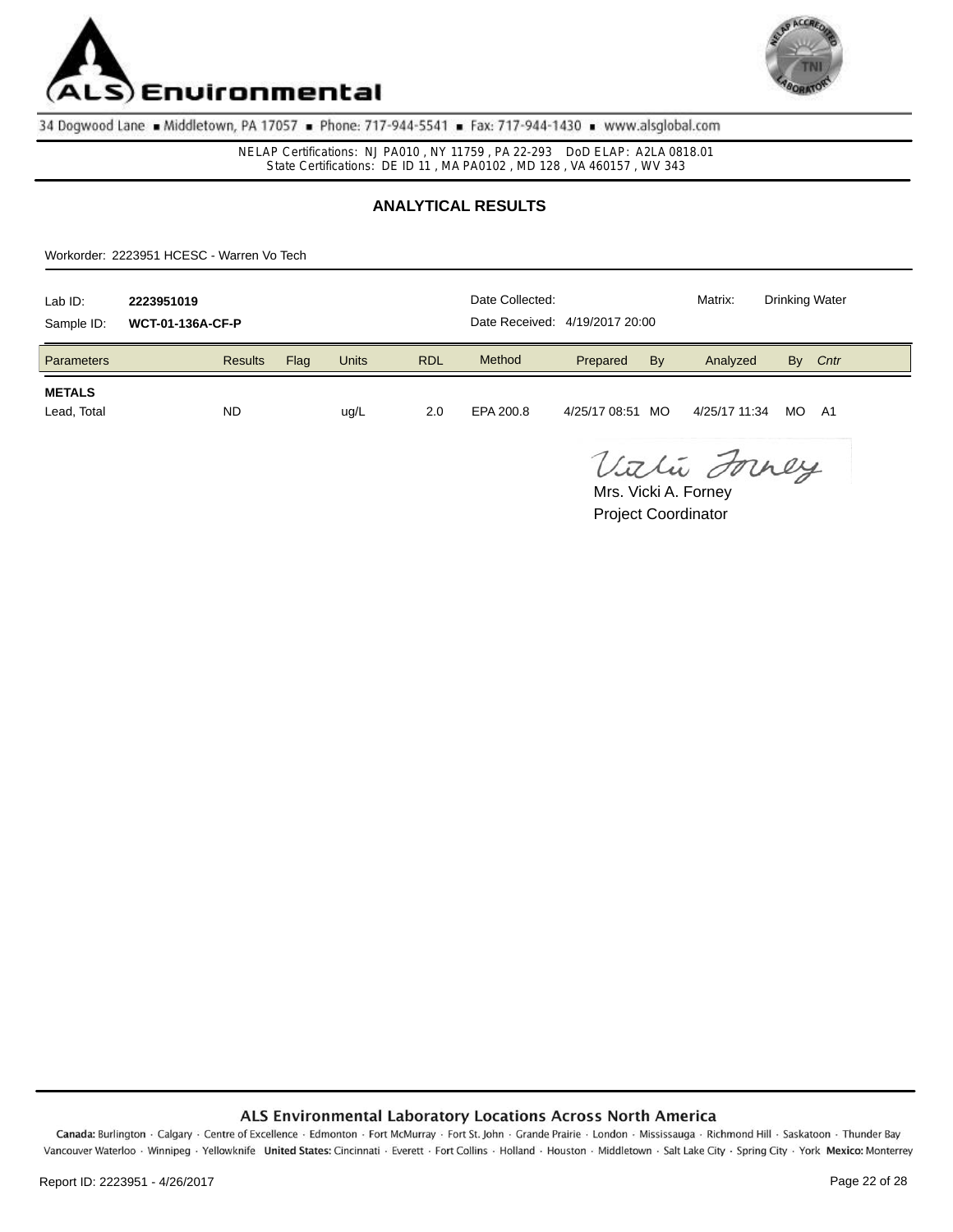



NELAP Certifications: NJ PA010 , NY 11759 , PA 22-293 DoD ELAP: A2LA 0818.01 State Certifications: DE ID 11 , MA PA0102 , MD 128 , VA 460157 , WV 343

# **ANALYTICAL RESULTS**

Workorder: 2223951 HCESC - Warren Vo Tech

| Lab ID:<br>Sample ID:        | 2223951020<br><b>WCT-01-H 374-WC-P</b> |      | Date Collected:<br>Date Received: 4/19/2017 20:00 |            |           | Matrix:       | <b>Drinking Water</b> |               |     |      |
|------------------------------|----------------------------------------|------|---------------------------------------------------|------------|-----------|---------------|-----------------------|---------------|-----|------|
| Parameters                   | <b>Results</b>                         | Flag | <b>Units</b>                                      | <b>RDL</b> | Method    | Prepared      | By                    | Analyzed      | By  | Cntr |
| <b>METALS</b><br>Lead, Total | <b>ND</b>                              |      | ug/L                                              | 2.0        | EPA 200.8 | 4/25/17 08:51 | MO.                   | 4/25/17 11:37 | MO. | - A1 |

Vithi Forney

Project Coordinator Mrs. Vicki A. Forney

### ALS Environmental Laboratory Locations Across North America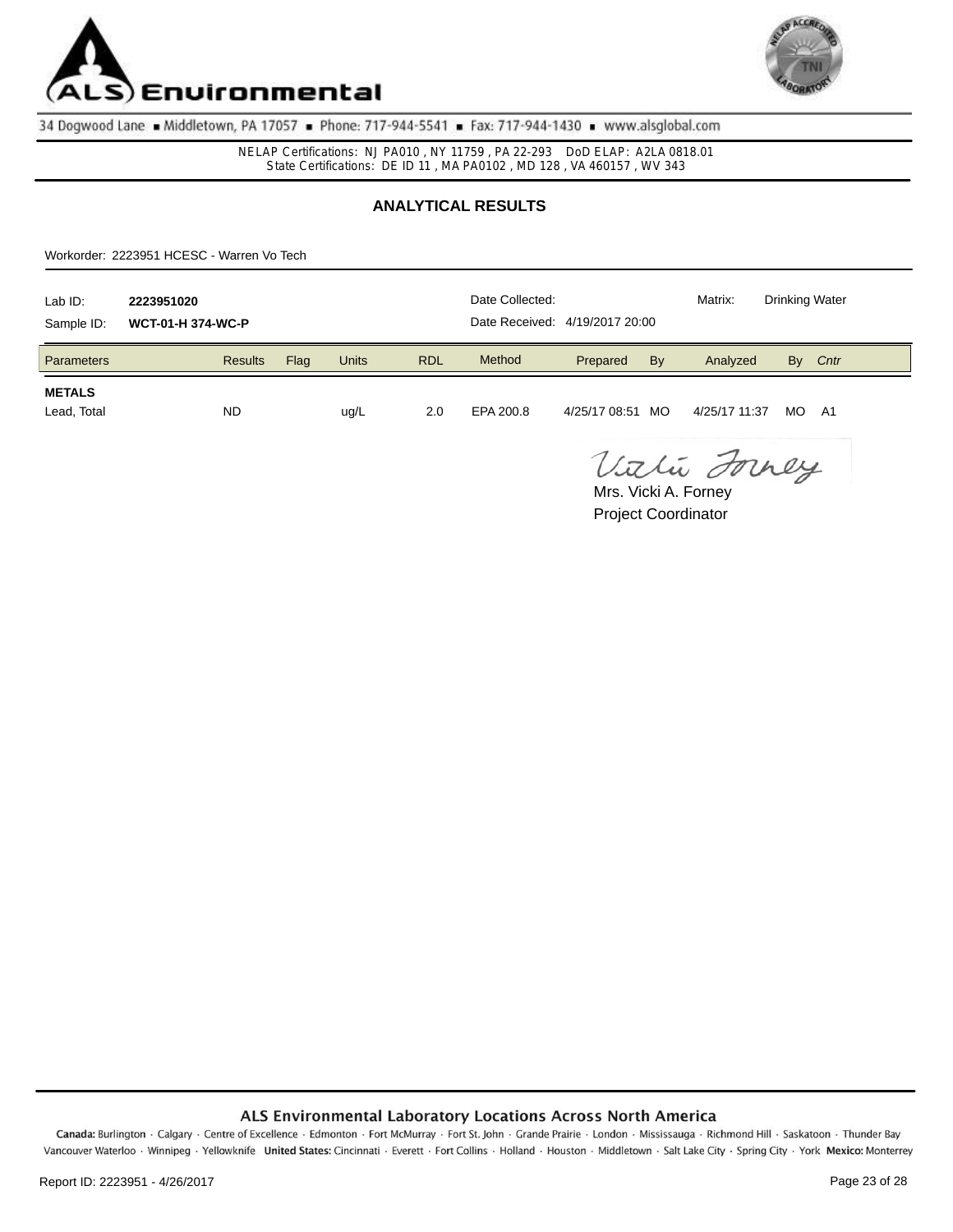



NELAP Certifications: NJ PA010 , NY 11759 , PA 22-293 DoD ELAP: A2LA 0818.01 State Certifications: DE ID 11 , MA PA0102 , MD 128 , VA 460157 , WV 343

# **ANALYTICAL RESULTS**

Workorder: 2223951 HCESC - Warren Vo Tech

| Lab ID:<br>Sample ID:        | 2223951021<br><b>WCT-01-H 379-WC-P</b> |      | Date Collected:<br>Date Received: 4/19/2017 20:00 |            |           | Matrix:       | <b>Drinking Water</b> |               |     |      |
|------------------------------|----------------------------------------|------|---------------------------------------------------|------------|-----------|---------------|-----------------------|---------------|-----|------|
| <b>Parameters</b>            | <b>Results</b>                         | Flag | <b>Units</b>                                      | <b>RDL</b> | Method    | Prepared      | By                    | Analyzed      | By  | Cntr |
| <b>METALS</b><br>Lead, Total | <b>ND</b>                              |      | ug/L                                              | 2.0        | EPA 200.8 | 4/25/17 08:51 | MO                    | 4/25/17 11:39 | MO. | - A1 |

Vithi Forney

Project Coordinator Mrs. Vicki A. Forney

#### ALS Environmental Laboratory Locations Across North America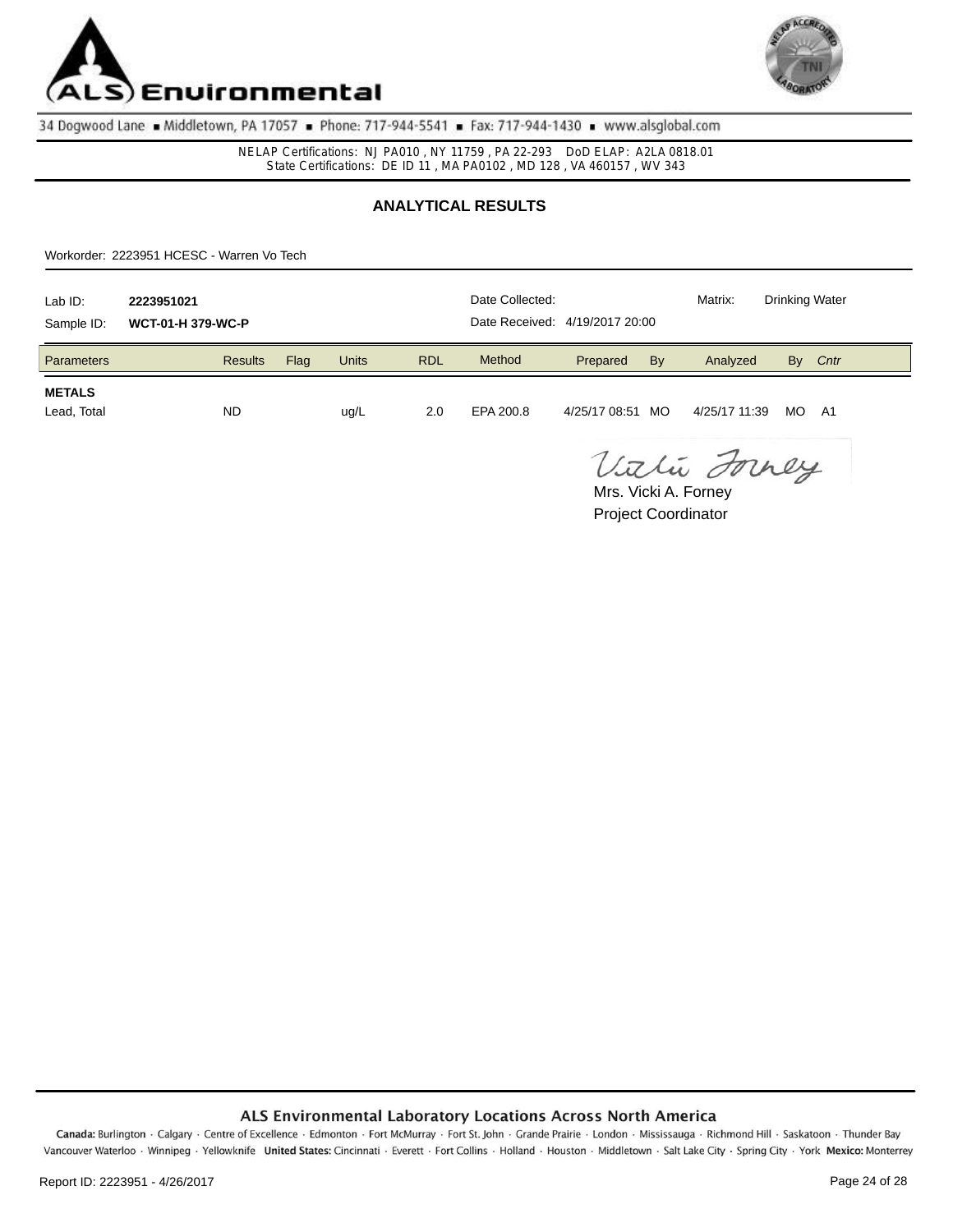



NELAP Certifications: NJ PA010 , NY 11759 , PA 22-293 DoD ELAP: A2LA 0818.01 State Certifications: DE ID 11 , MA PA0102 , MD 128 , VA 460157 , WV 343

# **ANALYTICAL RESULTS**

Workorder: 2223951 HCESC - Warren Vo Tech

| Lab ID:<br>Sample ID:        | 2223951022<br><b>WCT-01-387-WC-P</b> |      | Date Collected:<br>Date Received: 4/19/2017 20:00 |            |           | Matrix:       | <b>Drinking Water</b> |               |     |      |
|------------------------------|--------------------------------------|------|---------------------------------------------------|------------|-----------|---------------|-----------------------|---------------|-----|------|
| Parameters                   | <b>Results</b>                       | Flag | <b>Units</b>                                      | <b>RDL</b> | Method    | Prepared      | By                    | Analyzed      | By  | Cntr |
| <b>METALS</b><br>Lead, Total | <b>ND</b>                            |      | ug/L                                              | 2.0        | EPA 200.8 | 4/25/17 08:51 | MO                    | 4/25/17 11:42 | MO. | - A1 |

Vithi Forney

Project Coordinator Mrs. Vicki A. Forney

#### ALS Environmental Laboratory Locations Across North America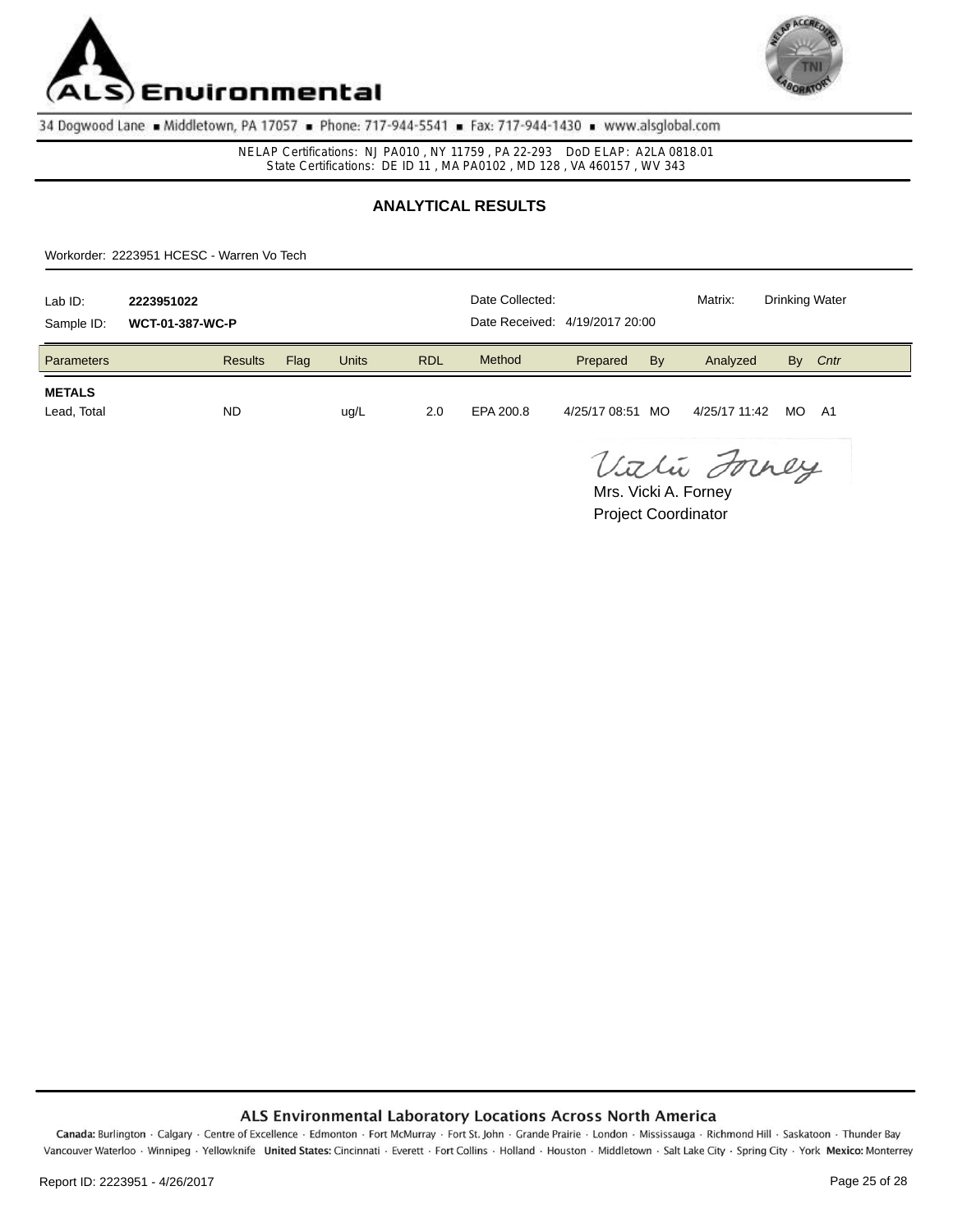| State Samples<br>Collected In<br>Receipt information (completed by Receiving Lab)<br>Rental Equipment<br>nitial<br>Labor<br>¥<br>≩<br>ã<br>Ξ<br>Therm ID: $2/8$<br>×<br>Sample/COC Comments<br>Pickup<br>Special Processing<br>Sample Disposal<br>đ<br>Special<br><b>USACE</b><br>Navy<br>Headspace/Volatiles?<br>Correct Preservation?<br>Cont. In Good Cond.?<br>Correct Containers?<br>Correct Sample Volumes?<br><b>Custody Seals Present?</b><br>(if present) Seals Intact?<br>Received on Ice?<br>COCILabels Complete/Accurate?<br>Composite Sampling<br>ALS Field Services:<br>Courier/Tracking#:<br>Cooler Temp:<br>No. of Coolers:<br>Other.<br>Reportable to PADEP?<br>Standard<br>CLP-like<br>USACE<br>EDDS: Format Type-<br>×<br>PWSID#<br>Yes<br>Deliverables<br>pata<br>Enter Number of Containers Per Sample or Field Results Below.<br>1736<br>XX.<br>1445<br>Time<br>REQUEST FOR ANALYSIS<br>ALLSHAREASMUSTEROMPLEDENTIECHENT<br>Mnm<br>$\mathbf{I}$<br>Date<br>$\frac{6}{3}$<br>ANALYSESIMETHOD REQUESTED<br>ᢖ<br>IMPLER. INSTRUCTIONS ON THE BACK<br>3190<br><b>CATE</b><br>Received By ACompany Name<br>P.<br>q<br>5<br>HNO <sub>3</sub><br>250mL<br>₹<br>EPA 200.8 (Lead)<br>욺<br>\$<br>6<br>$\infty$<br>$\tilde{ }$<br>4<br>REVIEWED BY(signature):<br>LOGGED BY(signature):<br>Š<br>Dres<br>Preservativo<br>445<br>xhtsM**<br>Time<br>Container<br>Container<br>퇵<br>Slm<br><b>O</b> 10 0.<br>ulsity<br>세사<br>Date<br>Time<br>Rush-Subject to ALS approval and surcharges.<br>x  Normal-Standard TAT is 10-12 business days.<br>Middletown, PA 17057<br>P. 717-944-5541<br>F.717-944-1430<br>Approved By: RT<br>rtorres@parsenviro.com<br>Sample<br>Date<br>$\overline{x}$   Y jperrini@parsenviro.com, and<br>s<br>Relinquished By / Company Name<br>Sample Description/Location<br><b>OREN</b><br>(as it will appear on the lab report)<br>Environmental<br>ŗ,<br>Jessica Perrini<br>609-890-7277<br>$-Y$ No.:<br>TAT<br>e<br>u,<br>ຕ | 34 Dogwood Lane |  | CHAIN OF CUSTODY |  | ៵ |
|----------------------------------------------------------------------------------------------------------------------------------------------------------------------------------------------------------------------------------------------------------------------------------------------------------------------------------------------------------------------------------------------------------------------------------------------------------------------------------------------------------------------------------------------------------------------------------------------------------------------------------------------------------------------------------------------------------------------------------------------------------------------------------------------------------------------------------------------------------------------------------------------------------------------------------------------------------------------------------------------------------------------------------------------------------------------------------------------------------------------------------------------------------------------------------------------------------------------------------------------------------------------------------------------------------------------------------------------------------------------------------------------------------------------------------------------------------------------------------------------------------------------------------------------------------------------------------------------------------------------------------------------------------------------------------------------------------------------------------------------------------------------------------------------------------------------------------------------------------------------------------------------------------------------------------------------------------------|-----------------|--|------------------|--|---|
| Bill To: Jessica Perrini, PARS Environmental<br>Project Name#: HCESC - Warren Vo Tech<br>Address: 500 Horizon Drive, Suite 540<br>Client Name: PARS Environmental<br><b>Project Comments:</b><br>Date Required:<br>See Attached<br><b>Contact:</b><br>Phone#:<br>Email?<br>Fax?                                                                                                                                                                                                                                                                                                                                                                                                                                                                                                                                                                                                                                                                                                                                                                                                                                                                                                                                                                                                                                                                                                                                                                                                                                                                                                                                                                                                                                                                                                                                                                                                                                                                                |                 |  |                  |  |   |
|                                                                                                                                                                                                                                                                                                                                                                                                                                                                                                                                                                                                                                                                                                                                                                                                                                                                                                                                                                                                                                                                                                                                                                                                                                                                                                                                                                                                                                                                                                                                                                                                                                                                                                                                                                                                                                                                                                                                                                |                 |  |                  |  |   |
|                                                                                                                                                                                                                                                                                                                                                                                                                                                                                                                                                                                                                                                                                                                                                                                                                                                                                                                                                                                                                                                                                                                                                                                                                                                                                                                                                                                                                                                                                                                                                                                                                                                                                                                                                                                                                                                                                                                                                                |                 |  |                  |  |   |
|                                                                                                                                                                                                                                                                                                                                                                                                                                                                                                                                                                                                                                                                                                                                                                                                                                                                                                                                                                                                                                                                                                                                                                                                                                                                                                                                                                                                                                                                                                                                                                                                                                                                                                                                                                                                                                                                                                                                                                |                 |  |                  |  |   |
|                                                                                                                                                                                                                                                                                                                                                                                                                                                                                                                                                                                                                                                                                                                                                                                                                                                                                                                                                                                                                                                                                                                                                                                                                                                                                                                                                                                                                                                                                                                                                                                                                                                                                                                                                                                                                                                                                                                                                                |                 |  |                  |  |   |
|                                                                                                                                                                                                                                                                                                                                                                                                                                                                                                                                                                                                                                                                                                                                                                                                                                                                                                                                                                                                                                                                                                                                                                                                                                                                                                                                                                                                                                                                                                                                                                                                                                                                                                                                                                                                                                                                                                                                                                |                 |  |                  |  |   |
|                                                                                                                                                                                                                                                                                                                                                                                                                                                                                                                                                                                                                                                                                                                                                                                                                                                                                                                                                                                                                                                                                                                                                                                                                                                                                                                                                                                                                                                                                                                                                                                                                                                                                                                                                                                                                                                                                                                                                                |                 |  |                  |  |   |
|                                                                                                                                                                                                                                                                                                                                                                                                                                                                                                                                                                                                                                                                                                                                                                                                                                                                                                                                                                                                                                                                                                                                                                                                                                                                                                                                                                                                                                                                                                                                                                                                                                                                                                                                                                                                                                                                                                                                                                |                 |  |                  |  |   |
|                                                                                                                                                                                                                                                                                                                                                                                                                                                                                                                                                                                                                                                                                                                                                                                                                                                                                                                                                                                                                                                                                                                                                                                                                                                                                                                                                                                                                                                                                                                                                                                                                                                                                                                                                                                                                                                                                                                                                                |                 |  |                  |  |   |
|                                                                                                                                                                                                                                                                                                                                                                                                                                                                                                                                                                                                                                                                                                                                                                                                                                                                                                                                                                                                                                                                                                                                                                                                                                                                                                                                                                                                                                                                                                                                                                                                                                                                                                                                                                                                                                                                                                                                                                |                 |  |                  |  |   |
|                                                                                                                                                                                                                                                                                                                                                                                                                                                                                                                                                                                                                                                                                                                                                                                                                                                                                                                                                                                                                                                                                                                                                                                                                                                                                                                                                                                                                                                                                                                                                                                                                                                                                                                                                                                                                                                                                                                                                                |                 |  |                  |  |   |
|                                                                                                                                                                                                                                                                                                                                                                                                                                                                                                                                                                                                                                                                                                                                                                                                                                                                                                                                                                                                                                                                                                                                                                                                                                                                                                                                                                                                                                                                                                                                                                                                                                                                                                                                                                                                                                                                                                                                                                |                 |  |                  |  |   |
|                                                                                                                                                                                                                                                                                                                                                                                                                                                                                                                                                                                                                                                                                                                                                                                                                                                                                                                                                                                                                                                                                                                                                                                                                                                                                                                                                                                                                                                                                                                                                                                                                                                                                                                                                                                                                                                                                                                                                                |                 |  |                  |  |   |
|                                                                                                                                                                                                                                                                                                                                                                                                                                                                                                                                                                                                                                                                                                                                                                                                                                                                                                                                                                                                                                                                                                                                                                                                                                                                                                                                                                                                                                                                                                                                                                                                                                                                                                                                                                                                                                                                                                                                                                |                 |  |                  |  |   |
|                                                                                                                                                                                                                                                                                                                                                                                                                                                                                                                                                                                                                                                                                                                                                                                                                                                                                                                                                                                                                                                                                                                                                                                                                                                                                                                                                                                                                                                                                                                                                                                                                                                                                                                                                                                                                                                                                                                                                                |                 |  |                  |  |   |
|                                                                                                                                                                                                                                                                                                                                                                                                                                                                                                                                                                                                                                                                                                                                                                                                                                                                                                                                                                                                                                                                                                                                                                                                                                                                                                                                                                                                                                                                                                                                                                                                                                                                                                                                                                                                                                                                                                                                                                |                 |  |                  |  |   |
|                                                                                                                                                                                                                                                                                                                                                                                                                                                                                                                                                                                                                                                                                                                                                                                                                                                                                                                                                                                                                                                                                                                                                                                                                                                                                                                                                                                                                                                                                                                                                                                                                                                                                                                                                                                                                                                                                                                                                                |                 |  |                  |  |   |
|                                                                                                                                                                                                                                                                                                                                                                                                                                                                                                                                                                                                                                                                                                                                                                                                                                                                                                                                                                                                                                                                                                                                                                                                                                                                                                                                                                                                                                                                                                                                                                                                                                                                                                                                                                                                                                                                                                                                                                |                 |  |                  |  |   |
|                                                                                                                                                                                                                                                                                                                                                                                                                                                                                                                                                                                                                                                                                                                                                                                                                                                                                                                                                                                                                                                                                                                                                                                                                                                                                                                                                                                                                                                                                                                                                                                                                                                                                                                                                                                                                                                                                                                                                                |                 |  |                  |  |   |
|                                                                                                                                                                                                                                                                                                                                                                                                                                                                                                                                                                                                                                                                                                                                                                                                                                                                                                                                                                                                                                                                                                                                                                                                                                                                                                                                                                                                                                                                                                                                                                                                                                                                                                                                                                                                                                                                                                                                                                |                 |  |                  |  |   |
|                                                                                                                                                                                                                                                                                                                                                                                                                                                                                                                                                                                                                                                                                                                                                                                                                                                                                                                                                                                                                                                                                                                                                                                                                                                                                                                                                                                                                                                                                                                                                                                                                                                                                                                                                                                                                                                                                                                                                                |                 |  |                  |  |   |
|                                                                                                                                                                                                                                                                                                                                                                                                                                                                                                                                                                                                                                                                                                                                                                                                                                                                                                                                                                                                                                                                                                                                                                                                                                                                                                                                                                                                                                                                                                                                                                                                                                                                                                                                                                                                                                                                                                                                                                |                 |  |                  |  |   |
|                                                                                                                                                                                                                                                                                                                                                                                                                                                                                                                                                                                                                                                                                                                                                                                                                                                                                                                                                                                                                                                                                                                                                                                                                                                                                                                                                                                                                                                                                                                                                                                                                                                                                                                                                                                                                                                                                                                                                                |                 |  |                  |  |   |
|                                                                                                                                                                                                                                                                                                                                                                                                                                                                                                                                                                                                                                                                                                                                                                                                                                                                                                                                                                                                                                                                                                                                                                                                                                                                                                                                                                                                                                                                                                                                                                                                                                                                                                                                                                                                                                                                                                                                                                |                 |  |                  |  |   |
|                                                                                                                                                                                                                                                                                                                                                                                                                                                                                                                                                                                                                                                                                                                                                                                                                                                                                                                                                                                                                                                                                                                                                                                                                                                                                                                                                                                                                                                                                                                                                                                                                                                                                                                                                                                                                                                                                                                                                                |                 |  |                  |  |   |
|                                                                                                                                                                                                                                                                                                                                                                                                                                                                                                                                                                                                                                                                                                                                                                                                                                                                                                                                                                                                                                                                                                                                                                                                                                                                                                                                                                                                                                                                                                                                                                                                                                                                                                                                                                                                                                                                                                                                                                |                 |  |                  |  |   |
|                                                                                                                                                                                                                                                                                                                                                                                                                                                                                                                                                                                                                                                                                                                                                                                                                                                                                                                                                                                                                                                                                                                                                                                                                                                                                                                                                                                                                                                                                                                                                                                                                                                                                                                                                                                                                                                                                                                                                                |                 |  |                  |  |   |
|                                                                                                                                                                                                                                                                                                                                                                                                                                                                                                                                                                                                                                                                                                                                                                                                                                                                                                                                                                                                                                                                                                                                                                                                                                                                                                                                                                                                                                                                                                                                                                                                                                                                                                                                                                                                                                                                                                                                                                |                 |  |                  |  |   |
|                                                                                                                                                                                                                                                                                                                                                                                                                                                                                                                                                                                                                                                                                                                                                                                                                                                                                                                                                                                                                                                                                                                                                                                                                                                                                                                                                                                                                                                                                                                                                                                                                                                                                                                                                                                                                                                                                                                                                                |                 |  |                  |  |   |

**ALS**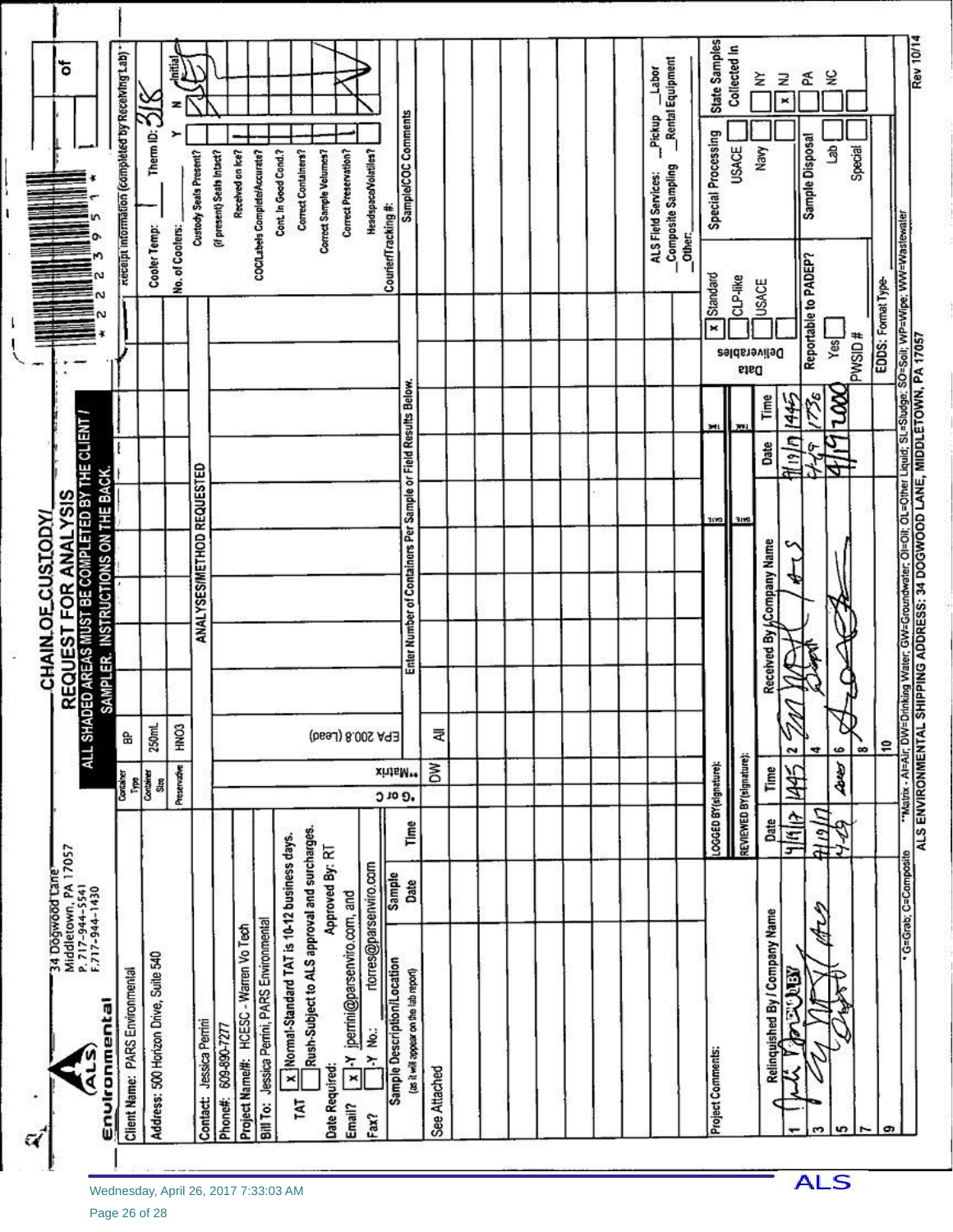|                                                | <b>PARS</b>                      |                                                                        |                                      |
|------------------------------------------------|----------------------------------|------------------------------------------------------------------------|--------------------------------------|
| Sample#                                        | Sample ID                        | Sample Time                                                            | Comments                             |
| E                                              | WCT-FIELD BLANK                  | $\bar{5}$                                                              |                                      |
|                                                | WCT-01-H GYM-DW-P                | $\mathfrak{F}$                                                         |                                      |
| $\sum$                                         | پ<br>ı<br>ž<br>WCT-01-H374-WEEPP | 702                                                                    | A<br>mitim<br>رسم<br>ልት              |
|                                                | WCT-01-1974 WC2-P                |                                                                        |                                      |
| ತ್ತೆ                                           | WCT-01-H379-WC-P                 | 704                                                                    | J                                    |
| ᠴ                                              | WCT-01-H 121-DW-P                | 618                                                                    |                                      |
| ᠷ                                              | WCT-01-H130-DW-P                 | $c\,c\,9$                                                              |                                      |
| ڡ                                              | WCT-01-CAFE-WC1-P                | $\overline{\mathcal{E}}$                                               |                                      |
| $\begin{array}{c} \star \ \bullet \end{array}$ | WCT-01-CAFE-WC2-P                | $6+3$                                                                  |                                      |
|                                                | <b>@HWCT-01-KIT CAFÉ-FP1-P</b>   | 141                                                                    |                                      |
| ఠా                                             | WCT-01-KIT-FP2-P                 | محم                                                                    |                                      |
| S                                              | WCT-01-KIT-FP3-P                 | 639                                                                    |                                      |
| $\overline{P}$                                 | WCT-01-KIT-KT-P                  | 632                                                                    |                                      |
|                                                |                                  | 154                                                                    | Combin<br>$b$ of $f(x)$<br>$\lambda$ |
| 8                                              | WCT-01-SERVING-FP-P              | 504                                                                    |                                      |
|                                                | Signature of Sampler:            | Bldg ID - Flr - Rm - Direction - Type (- Faucet #)<br>Sample ID Guide: | $\frac{1}{2}$<br>Page #:             |

**ALS** 

٩